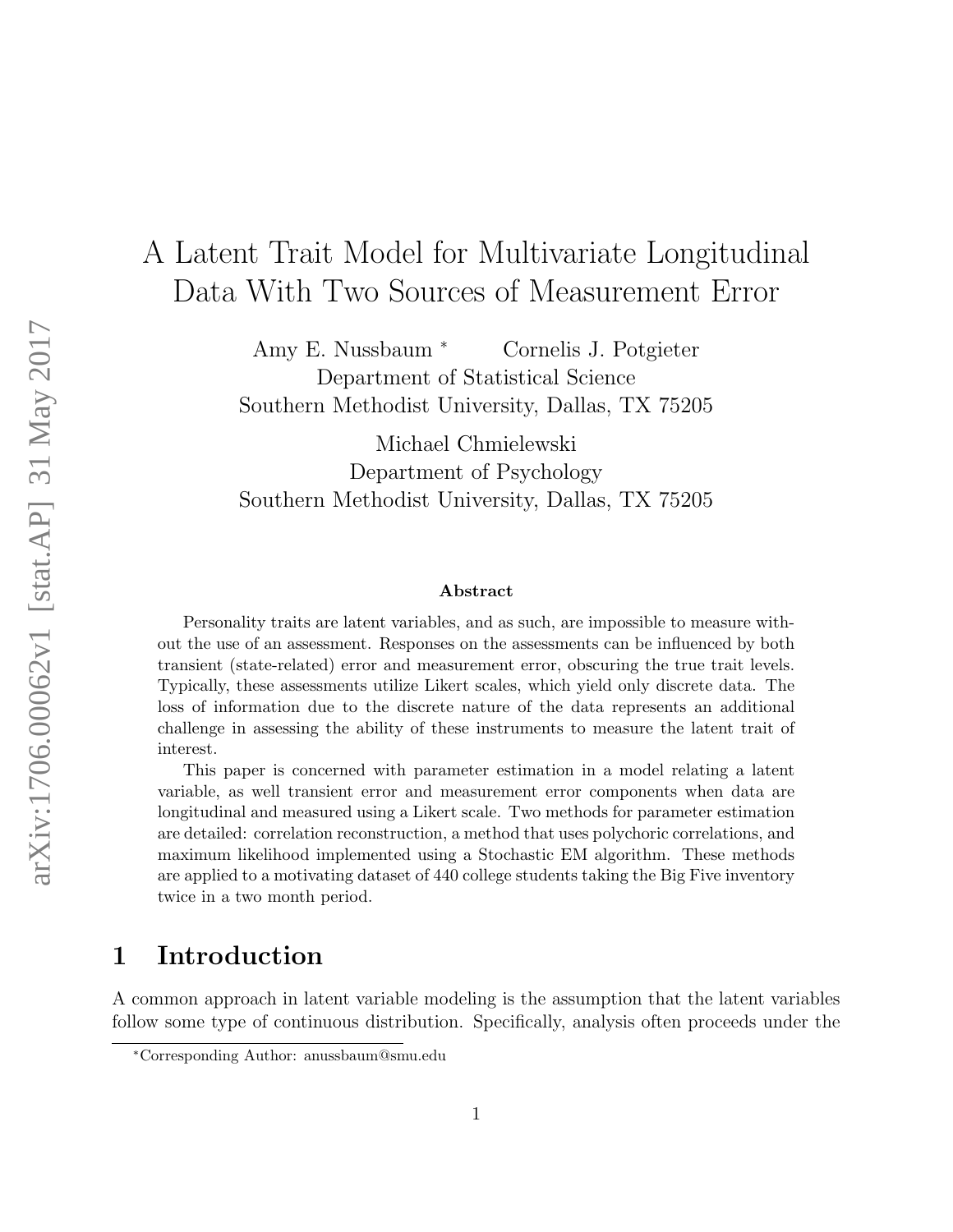assumption of normality (see Fleeson [\[9\]](#page-14-0), Breckler [\[4\]](#page-14-1), and Finney and DiStefano [\[8\]](#page-14-2) for examples and details). However, data collected on individual assessment items are often measured using a Likert scale, and as such, is inherently discrete. For instance, subjects responding to a statement using a five point Likert scale reply with a number from one to five representing how strongly they agree or disagree with the statement. The use of such scales represents data coarsening (a loss of information). To accurately estimate model parameters, the discrete nature of the data must be properly taken into account.

Parameter estimation in latent variable models based on polytomous outcome data is not a new topic, with groundbreaking work being done by Rasch [\[17\]](#page-15-0) and Andrich [\[1\]](#page-14-3). An overview of the topic and references to recent literature can be found in [\[2\]](#page-14-4). The contribution of this paper lies in allowing for two independent sources of error, called transient error and measurement error, that obscure the latent trait of interest. Identifiability of both sources of error necessitates data being longitudinal in nature.

Two methods of parameter estimation are considered. The first of these, herein called correlation reconstruction, is a method that relies on polychoric correlation estimation, see the work of Olsson  $(15)$  and  $(16)$  for development. The second method is maximum likelihood, which is implemented using a variation of the EM algorithm. The EM algorithm, developed by Dempster, Laird, & Rubin [\[7\]](#page-14-5), is a method for implementing maximum likelihood in incomplete data problems with latent variable models being only one common application. In this paper, a Stochastic EM algorithm [\[14\]](#page-15-3) is implemented. This is a specific application of the more general Monte Carlo EM algorithm, see [\[22\]](#page-15-4) and [\[12\]](#page-14-6), which is useful when conditional expectation terms occurring in the EM log-likelihood function are approximated using Monte Carlo integration.

The present work was motivated by data collected from 440 students from the University of Iowa taken at two different time points two weeks apart, see Chmielewski and Watson [\[6\]](#page-14-7). These students took the Big Five Inventory (BFI), a widely used personality assessment consisting of forty-four statements on five separate traits: Agreeableness, Conscientiousness, Extraversion, Neuroticism, and Openness. Subjects respond to the statements using a five point Likert scale. The BFI is a widely used measure of the Big Five with well established psychometric properties ([\[11\]](#page-14-8)).

It is useful to contextualize instruments such as the BFI using latent state-trait models, developed by Rolf Steyer and Manfred Schmitt in the nineties. Steyer and Schmitt [\[18\]](#page-15-5) define a trait as "an enduring property of a person, at least with respect to the time span considered." These traits are not expected to change over a short period of time. However, person's state can obscure the true level of his or her trait. States are less consistent than traits. They can change depending on both internal and external circumstances, such as "one's present state of mind, mood, self-consciousness, or on specific situational influences" [\[18\]](#page-15-5). If the goal of a personality assessment is to measure trait levels, states represent a systematic type of measurement error, otherwise known as transient error or state error.

The stability of trait measurements can have "implications for the diagnosis of clinical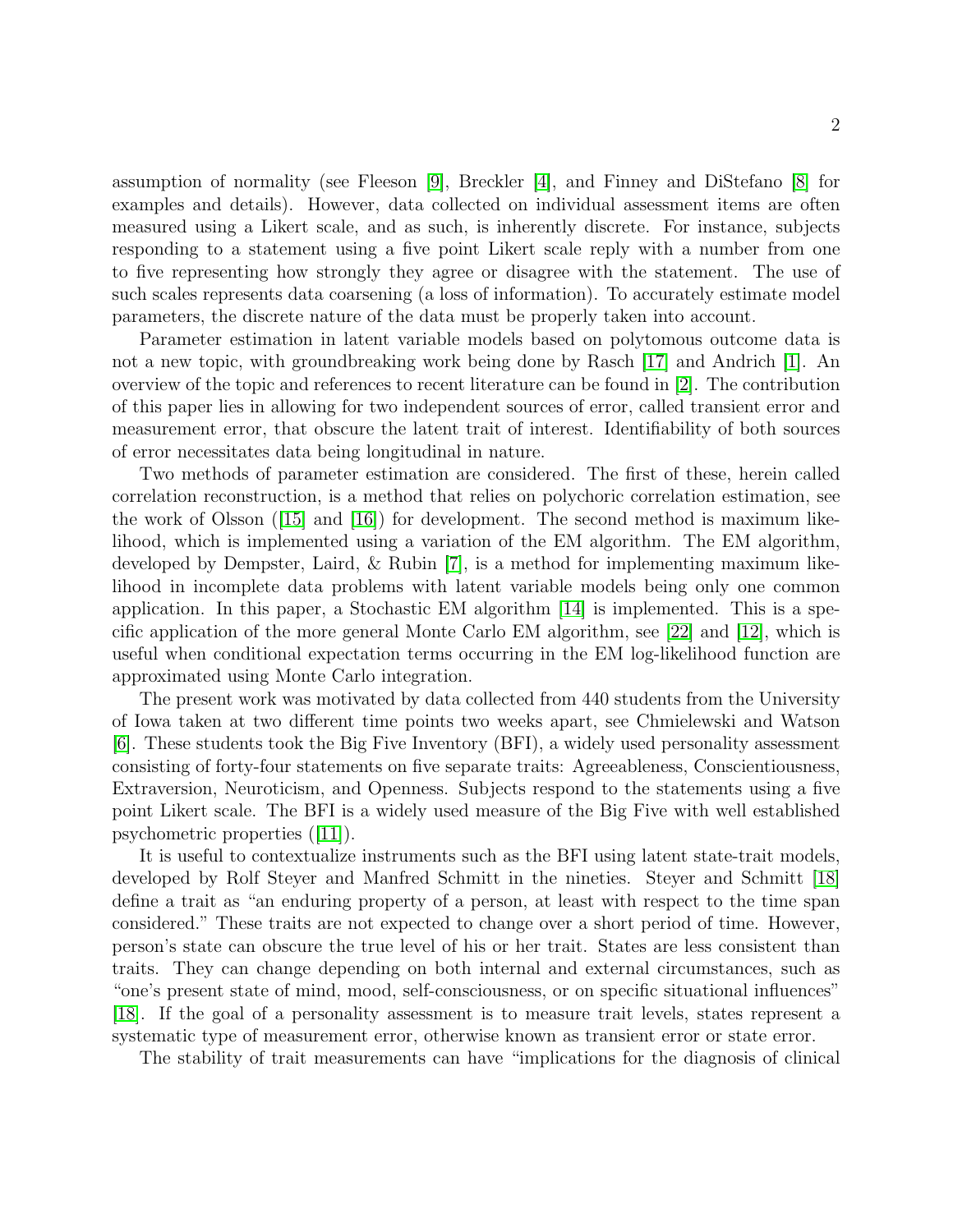disorders, [...] help determine the utility of therapeutic interventions, and influence decisions regarding whether individuals should be rehabilitated or placed into long-term supervision" [\[6\]](#page-14-7). Because of the serious consequences of trait measurement, it is vital that the instruments built to measure traits are doing so effectively. Neglecting potential sources of error can lead to severe repercussions, and it may be that many psychologists do not consider the ramifications of their decisions. Chmielewski and Watson write, "Indeed, it seems that the potential influence of error is often ignored and that the general tendency is for all observed change to be considered indicative of true change in the underlying construct" [\[6\]](#page-14-7). They point out that if the presence of transient error is acknowledged in analysis of personality assessments, traits are actually more stable over time than previously believed. Furthermore, they provide several examples of analyses of data corrected for transient error and show that using a correction can lead to different conclusions than those made without the correction.

The paper proceeds as follows. In the next section, a latent variable model with transient error and measurement error components is proposed. Subsequent sections outline the correlation reconstruction and Stochastic EM algorithm approaches used for parameter estimation. Thereafter, a simulation study is done to compare the performance of these methods. After presenting an application of the methodology to one of the scales of the motivating data, conclusions are presented.

## 2 Latent Variable Model Structure

Let  $\mathbf{Y}_i = \{Y_{ijt}\}_{j=1,\dots,J, t=1,\dots,T}$  denote the Likert-scale response of individual i to the J items at T timepoints. The observed data are assumed to represent a coarsened version of the true continuous latent response to each item. Specifically, let  $\mathbf{X}_i = \{X_{ijt}\}_{j=1,\dots,J, t=1,\dots,T}$  denote the latent response vector of individual i. For individual i, the latent trait is denoted  $Z_i$ with transient error denoted  $e_{it}$  and measurement error denoted  $\varepsilon_{ijt}$ . It is assumed that  $Z_i$ ,  $e_{it}$  and  $\varepsilon_{ijt}$  are standard normal random variables. The latent response  $X_{ijt}$  is assumed to be of the form

<span id="page-2-0"></span>
$$
X_{ijt} = \mu_j + \sigma_j Z_i + \tau_j e_{it} + \gamma_j \varepsilon_{ijt}.
$$
\n<sup>(1)</sup>

Here,  $\sigma_j$  represents the strength with which item j measures the true latent trait, while  $\tau_j$ and  $\gamma_i$  represent the sizes of the transient error and measurement error associated with item j. Note that the transient error is time-specific, but does not vary across items at a given period in time. On the other hand, measurement error is both item-specific and time-specific.

Next, the relationship between the true latent vector  $\mathbf{X}_i$  and the observed response vector  $Y_i$  is formalized. One common model is to assume that Likert-scale observations are obtained from a K parameter cut point model, which is equivalent to the Likert scale consisting of  $K+1$  categories. Formally, the cut points of item j are denoted  $\mathbf{z}_j = (z_{j1}, z_{j2},...z_{jK})$  and the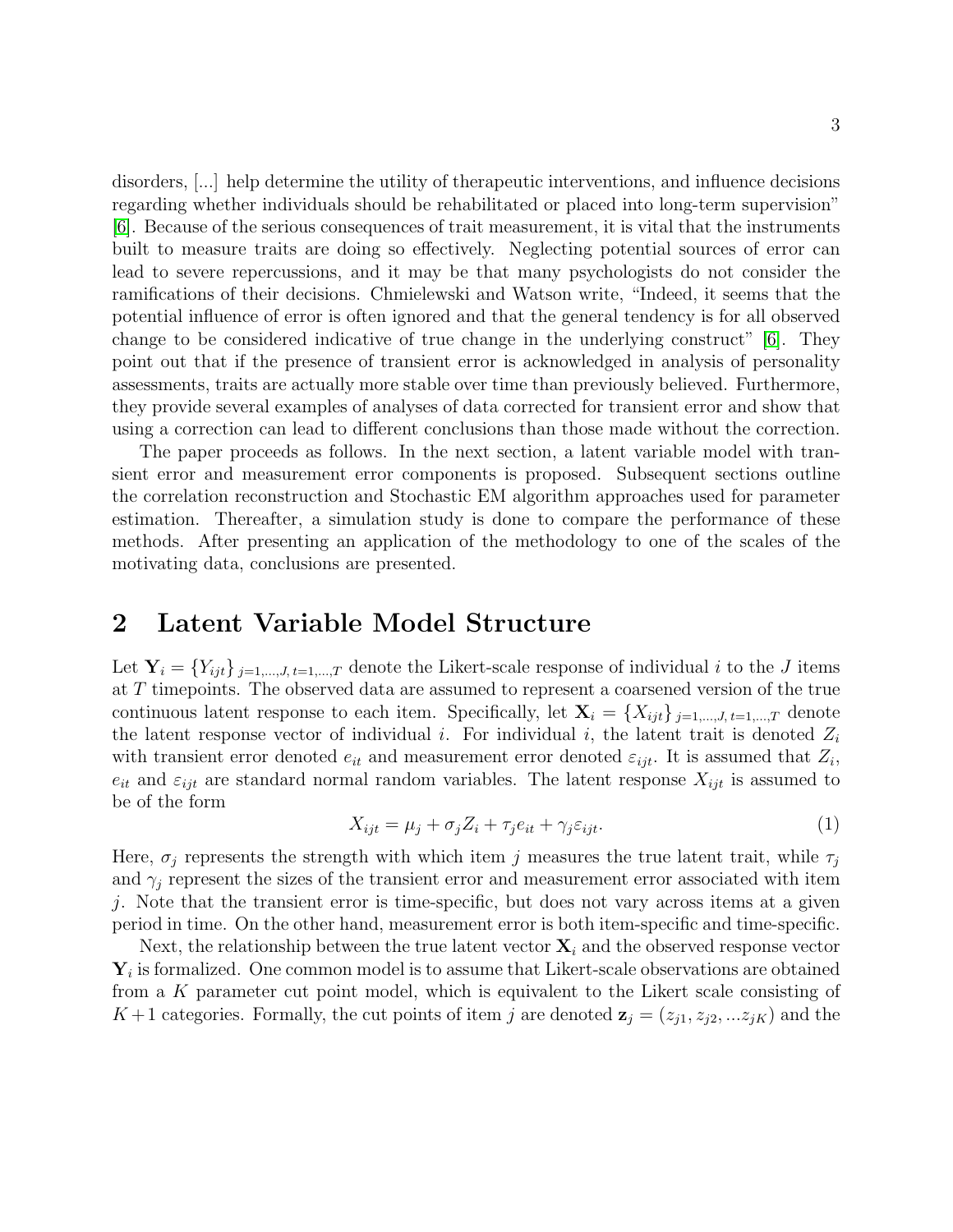observed data are related to the latent response data thought the function  $d(X_{ijt}|\mathbf{z}_j)$  where

<span id="page-3-0"></span>
$$
Y_{ijt} = d(X_{ijt}|\mathbf{z}_j) = \begin{cases} 1 & \text{if } X_{ijt} < z_{j1} \\ 2 & \text{if } z_{j1} \le X_{ijt} < z_{j2} \\ \vdots & \vdots \\ K+1 & \text{if } z_{jK} \le X_{ijt}. \end{cases} \tag{2}
$$

This model offers a great deal of flexibility, but requires the estimation of a large number of cut points for any given scale. Future research will explore ways of reducing the number of cut points being estimated while trying to retain flexibility.

Next, note that the data coarsening resulting from the transformation [\(2\)](#page-3-0) means that the means and variances associated with latent variables  $X_{ijt}$  are no longer identifiable from the Likert-scale data. It is therefore assumed without loss of generality that  $\mu_j = 0$  and  $\sigma_j^2 + \tau_j^2 + \gamma_j^2 = 1$  for  $j = 1, \ldots, J$ . The model in [\(1\)](#page-2-0) now becomes

<span id="page-3-1"></span>
$$
X_{ijt} = \sigma_j Z_i + \tau_j e_{it} + \gamma_j \varepsilon_{ijt}.
$$
\n
$$
(3)
$$

Under this simplified model,  $\sigma_j^2$  represents the proportion of total item variance due to signal strength, and  $\tau_j^2$  and  $\gamma_j^2$  represent the proportions of total item variance due to transient error and measurement error. Furthermore, the covariance matrix and correlation matrix for the model are identical. The correlation structure derived from model [\(3\)](#page-3-1) has a block-patterned structure. Let  $\Sigma$  denote the covariance matrix of  $X$ , then

<span id="page-3-2"></span>
$$
\Sigma = \begin{bmatrix} \mathbf{A} & \mathbf{B} & \cdots & \mathbf{B} \\ \mathbf{B} & \mathbf{A} & \cdots & \mathbf{B} \\ \vdots & \vdots & \ddots & \vdots \\ \mathbf{B} & \mathbf{B} & \cdots & \mathbf{A} \end{bmatrix}
$$
(4)

where

$$
\mathbf{A} = \begin{bmatrix} 1 & \sigma_1 \sigma_2 + \tau_1 \tau_2 & \cdots & \sigma_1 \sigma_J + \tau_1 \tau_J \\ \sigma_2 \sigma_1 + \tau_1 \tau_2 & 1 & \cdots & \sigma_2 \sigma_J + \tau_2 \tau_J \\ \vdots & \vdots & \ddots & \vdots \\ \sigma_J \sigma_1 + \tau_J \tau_1 & \sigma_J \sigma_2 + \tau_J \tau_2 & \cdots & 1 \end{bmatrix}
$$

and

$$
\mathbf{B} = \begin{bmatrix} \sigma_1^2 & \sigma_1 \sigma_2 & \cdots & \sigma_1 \sigma_J \\ \sigma_2 \sigma_1 & \sigma_2^2 & \cdots & \sigma_2 \sigma_J \\ \vdots & \vdots & \ddots & \vdots \\ \sigma_J \sigma_1 & \sigma_J \sigma_2 & \cdots & \sigma_J^2 \end{bmatrix}
$$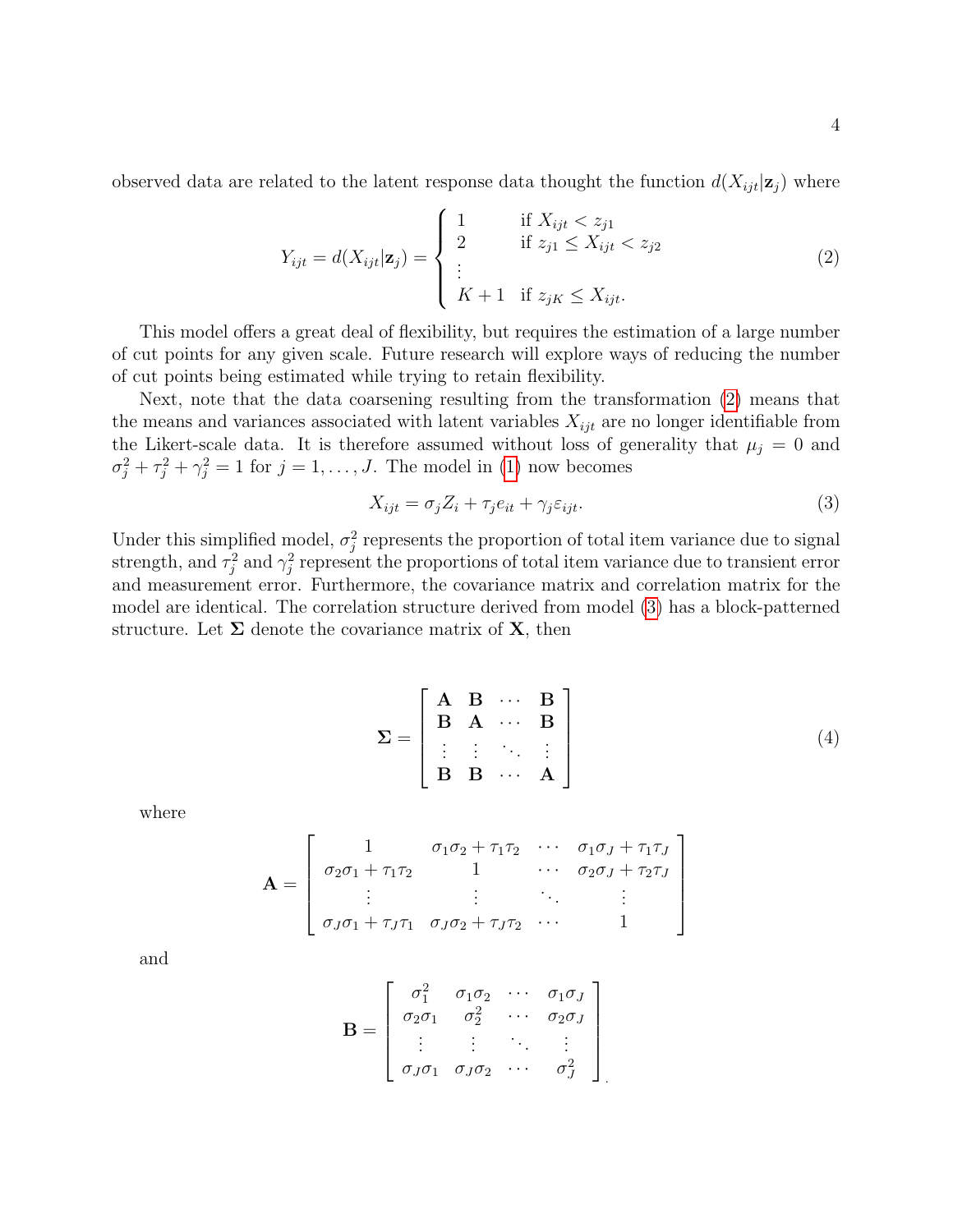It seems prudent to emphasize that the block-patterned matrix  $\Sigma$  corresponds to the correlation structure of the latent vector  $X$  and not the Likert-scale vector  $Y$ . The correlation structure of  $\bf{Y}$  can be derived in a straight-forward manner, but expressions are double summations of terms involving the bivariate normal cdf. Furthermore, these are neither useful for the purposes of parameter estimation, nor for model interpretation, and are not included here.

### 3 The Correlation Reconstruction Approach

In this section, a moment-based approach to estimating the item-specific cut points is described. Thereafter, the general idea behind correlation reconstruction, which makes use of polychoric correlation estimation, is outlined.

#### 3.1 Cut Point Estimation

From model [\(3\)](#page-3-1), each latent variable  $X_{ijt}$  has a standard normal distribution. Therefore,  $P(Y_{ijt} \le k) = P(X_{ijt} \le z_{jk}) = \Phi(z_{jk})$  from which it follows that  $z_{jk} = \Phi^{-1}[P(Y_{ijt} \le k)].$ Here,  $\Phi$  and  $\Phi^{-1}$  denote the standard normal cdf and quantile functions. This motivates cut point estimators

<span id="page-4-1"></span>
$$
\hat{z}_{jkt} = \Phi^{-1}\left(\frac{\sum_{i=1}^{n} \mathcal{I}\left(Y_{ijt} \leq k\right) + 1}{n+2}\right) \tag{5}
$$

where  $\mathcal I$  denotes the indicator function. The proposed estimator, hereafter referred to as the inverse normal method of moments estimator, includes a small-sample adjustment (adding one in the numerator and two in the denominator) to avoid the possibility of estimated cut points equal to  $\pm\infty$ . Extensive numerical work suggests that this adjustment has a two-fold effect: while it does result in a slight increase in the bias of the cut point estimators, there is an overall reduction in RMSE. Furthermore, the bias introduced is by this adjustment is asymptotically negligible. Recognizing that cut points are not functions of time, data across multiple time points can be combined to improve estimation, namely

<span id="page-4-0"></span>
$$
\hat{z}_{jk} = \frac{1}{T} \sum_{t=1}^{T} \hat{z}_{jkt}.
$$
\n
$$
(6)
$$

#### 3.2 Polychoric Correlation

Below is a brief outline of how polychoric correlation estimation can be implemented to recover the correlation between two latent variables when only their Likert-scale counterparts are observed. Polychoric correlation was first implemented by  $XXX$ . Let  $(X_1, X_2)$  follow a bivariate normal distribution with zero mean, unit variance and correlation coefficient  $\rho$ . Let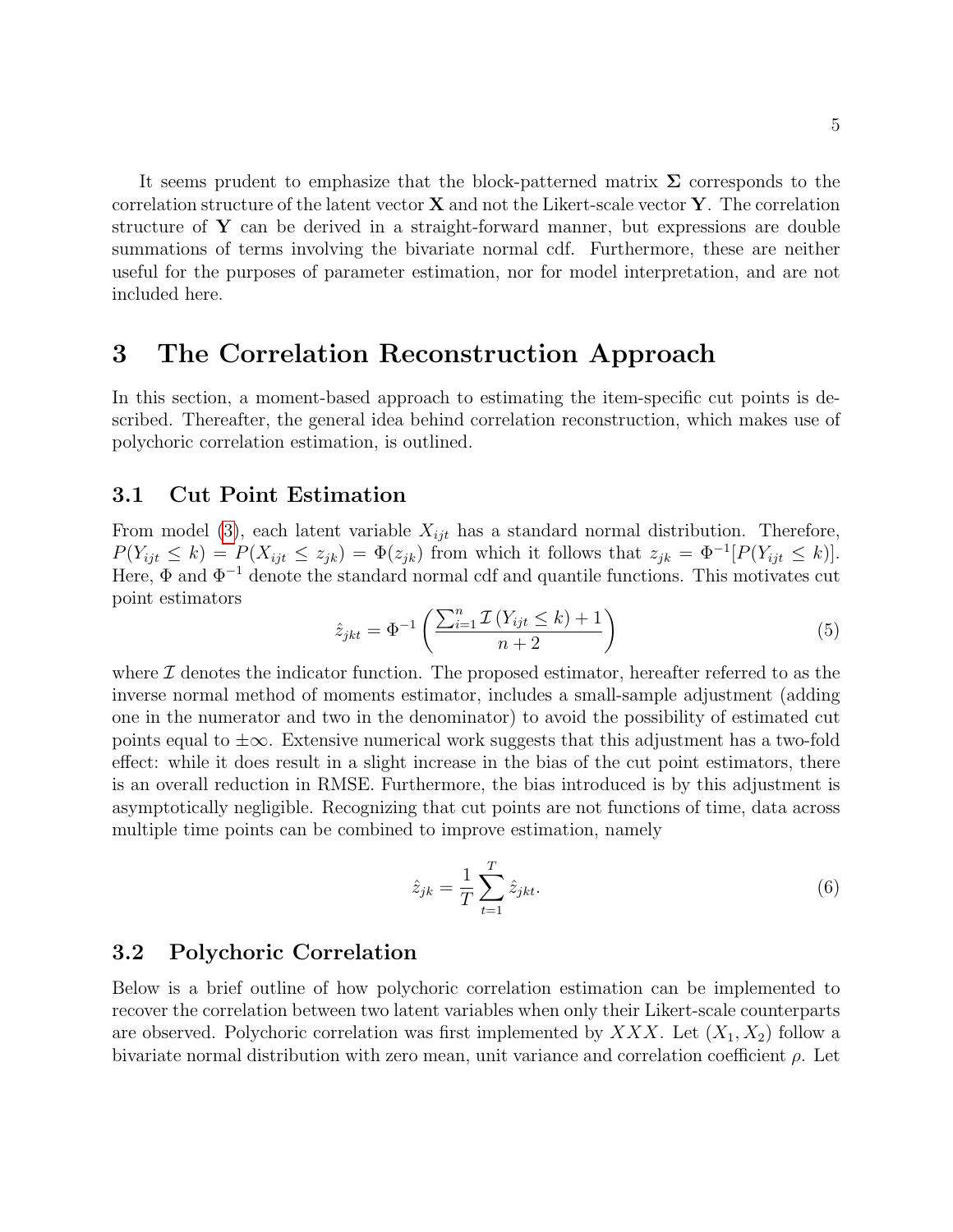$(Y_1, Y_2)$  denote the associated Likert-scale vector,  $Y_1 = d(X_1|\mathbf{z}_1)$  and  $Y_2 = d(X_2|\mathbf{z}_2)$  where  $z_j = \{z_{j1}, z_{j2}, z_{j3}, z_{j4}\}\$ for  $j = 1, 2$ . For each pair of values  $(y_1, y_2), y_1, y_2 \in \{1, ..., K + 1\},\$ define  $p_{y_1,y_2} = P(Y_1 = y_1, Y_2 = y_2)$ . The empirical estimate of  $p_{y_1,y_2}$  based on data  $(Y_{1i}, Y_{2i})$ ,  $i = 1, \ldots, n$ , is given by

$$
\hat{p}_{y_1,y_2} = \frac{\sum_{i=1}^n \mathcal{I}(Y_{1i} = y_1, Y_{2i} = y_2)}{n}.
$$

The associated theoretical probability is given by

$$
p_{y_1,y_2} = P(z_{1,y_1-1} \le X_1 \le z_{1,y_1}, z_{2,y_2-1} \le X_2 \le z_{2,y_2})
$$
  
=  $\Phi(z_{1,y_1}, z_{2,y_2}|\rho) - \Phi(z_{1,y_1}, z_{2,y_2-1}|\rho) - \Phi(z_{1,y_1-1}, z_{2,y_2}|\rho) + \Phi(z_{1,y_1-1}, z_{2,y_2-1}|\rho)$ 

where  $\Phi(\cdot, \cdot | \rho)$  is the bivariate normal cdf with standard normal marginals and correlation coefficient  $\rho$ . The likelihood function, expressed in terms of these empirical and theoretical probabilities, is given by

$$
\mathcal{L} = \prod_{y_1=1}^{K+1} \prod_{y_2=1}^{K+1} \{ P(Y_1 = y_1, Y_2 = y_2) \}^{n p_{y_1, y_2}}.
$$
\n
$$
(7)
$$

The above likelihood function can be maximized simultaneously over  $(\mathbf{z}_1, \mathbf{z}_2, \rho)$ , but this requires maximizing a nonlinear function in  $2K + 1$  dimensions. Alternatively, a marginal likelihood function for  $\rho$  can be constructed by substituting the inverse normal method of moment estimators  $\hat{\mathbf{z}}_1$  and  $\hat{\mathbf{z}}_2$ , with components calculated as in [\(6\)](#page-4-0), into the likelihood function. As discussed by Olsson,  $(15)$ , the differences with regards to efficiency between the full likelihood and marginal plug-in likelihood are very small, and the use of a marginal likelihood function has the advantage of reduced computational labor. In this paper, the marginal plug-in approach will be used.

#### 3.3 Correlation Reconstruction

The outlined procedure in the previous subsection for calculating the polychoric correlation between two Likert-type items can be generalized to estimating the correlation structure for all J items on the assessment. Recall that  $\Sigma$  denotes the covariance matrix for latent vector X. First, all cut points for all items are estimated by applying the inverse normal method according to [\(5\)](#page-4-1) and [\(6\)](#page-4-0). Let  $\tilde{\rho}_{(j,s),(k,t)}$  denote the correlation estimate reconstructed from observed pairs  $(Y_{ijs}, Y_{ikt}), i = 1, \ldots, n$ . Define  $({\tilde{\bf{A}}_t})_{jk} = \tilde{\rho}_{(j,t),(k,t)}$  whenever  $j \neq k$  and  $({\tilde{\bf{A}}_t})_{jj} = 1$  otherwise. Also define  $({\tilde{\bf{B}}_{st}})_{jk} = \tilde{\rho}_{(j,s),(k,t)}$  where  $s \neq t$ . The matrix of so-called reconstructed correlation coefficients,  $\Sigma$ , is given by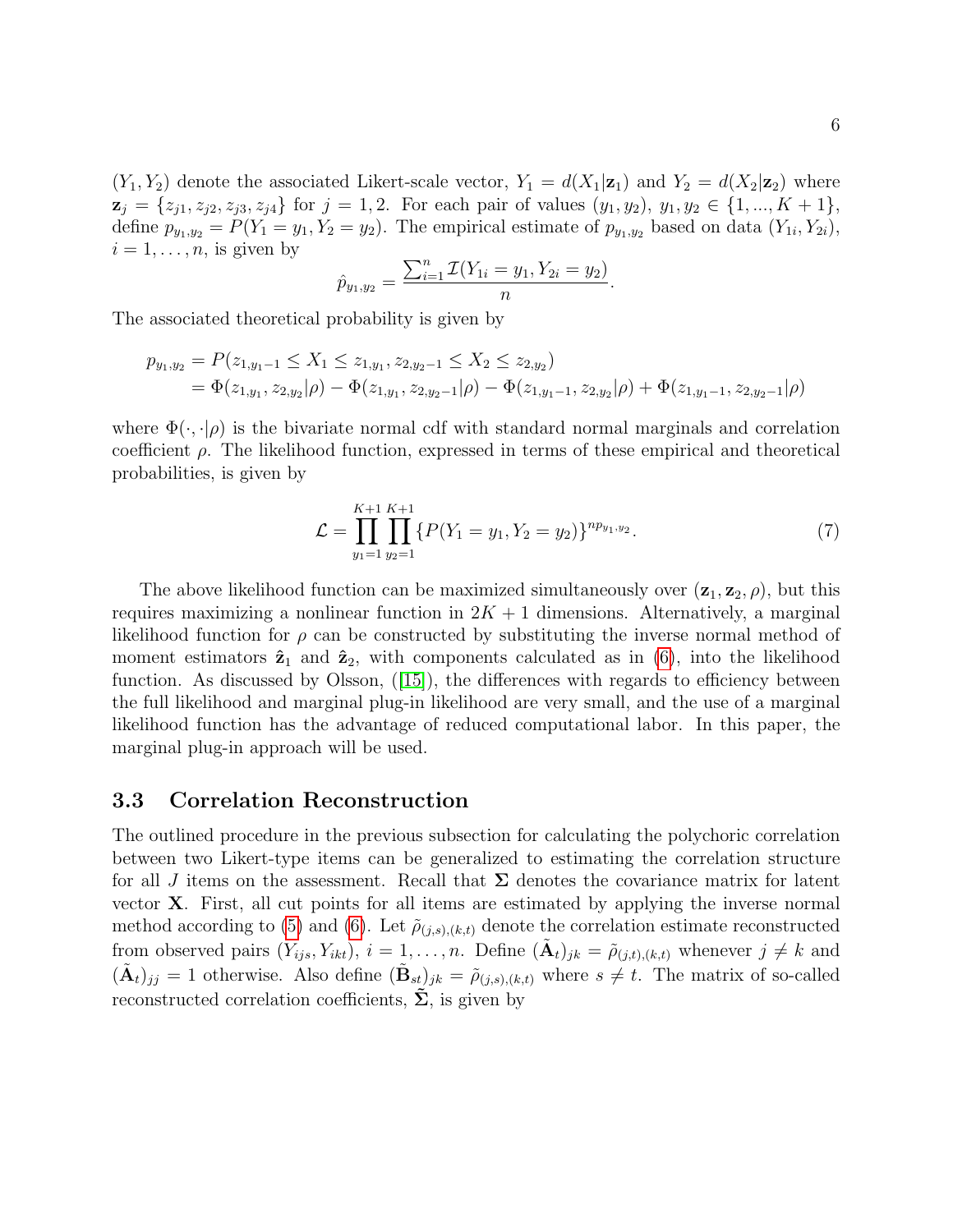<span id="page-6-0"></span>
$$
\tilde{\Sigma} = \begin{bmatrix}\n\mathbf{A}_1 & \mathbf{B}_{12} & \cdots & \mathbf{B}_{1T} \\
\mathbf{B}_{21} & \mathbf{A}_2 & \cdots & \mathbf{B}_{2T} \\
\vdots & \vdots & \ddots & \vdots \\
\mathbf{B}_{T1} & \mathbf{B}_{T2} & \cdots & \mathbf{A}_T\n\end{bmatrix}.
$$
\n(8)

While the reconstructed correlation matrix [\(8\)](#page-6-0) is asymptotically unbiased for the true correlation structure, it does not typically conform to the block-diagonal structure as described in [\(4\)](#page-3-2). Therefore, attempting to use  $\Sigma$  directly to estimate the 3J parameters  $(\sigma, \tau, \gamma)$ results in an over-identified system of equations. One way to circumvent this problem is to use a matrix norm such as the Frobenius norm to minimize the distance between estimate  $\Sigma$  and parameterized matrix  $\Sigma$ . Specifically, define the Frobenius norm of an  $m \times n$  matrix D,

$$
||\mathbf{D}||_F = \sqrt{\sum_{i=1}^{m} \sum_{j=1}^{n} d_{ij}^2}
$$

where  $d_{ij}$  is the element in the  $i^{th}$  row and  $j^{th}$  column of matrix **D**. Then, the minimum distance estimators of  $(\sigma, \tau, \gamma)$  are obtained by minimizing

$$
H(\boldsymbol{\sigma},\boldsymbol{\tau},\boldsymbol{\gamma})=||\tilde{\boldsymbol{\Sigma}}-\boldsymbol{\Sigma}||_F.
$$

Note that  $\gamma_j = \sqrt{1 - \sigma_j^2 - \tau_j^2}$  and one therefore only needs to minimize this function in terms of  $\sigma_j$  and  $\tau_j$ ,  $j = 1, ..., J$ .

In this paper, the choice of the Frobenius norm is motivated by moderate robustness considerations. As the Frobenius norm is the square root of the Euclidean distance between the two matrices, it is more robust against outliers than, say, the Euclidean distance. However, there may be considerations other than robustness which motivate the practitioner and those could result in the use of a different matrix norm.

# 4 Maximum Likelihood using a Stochastic EM Algorithm

Direct maximization of the likelihood for the model being considered is numerically difficult, as the latent trait component common to all items at all time points and the transient error component common to all items at a given time point result in likelihood function involving multiple integrals with no closed-form solutions. Difficulties with similar models have been addressed by [\[14\]](#page-15-3). However, the EM algorithm is a method for finding maximum likelihood estimators when analyzing data sets with missing values and/or latent responses and is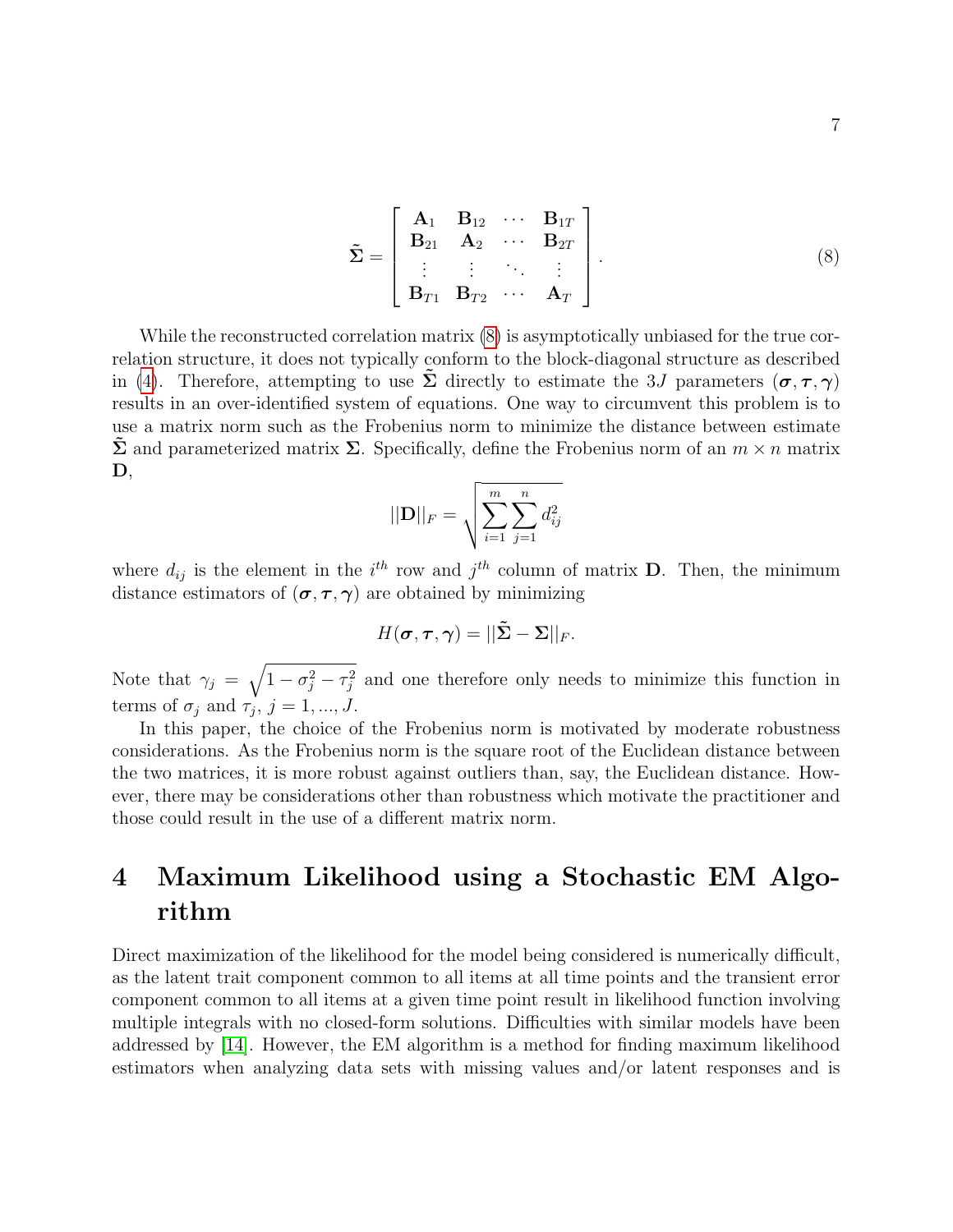ideal for use in the present setting. First developed by Dempster, Laird, and Rubin [\[7\]](#page-14-5), the EM algorithm starts with the complete data log-likelihood assuming the latent variables were observed. The algorithm then iterates between an expectation step (E-step) where the expectation of the complete data log-likelihood function is evaluated conditional on the observed data and using an estimate of the model parameters. Next, in the maximization step (M-step), the function obtained in the E-step is maximized to update the parameter estimates. These two steps are alternated until convergence is reached.

To be more precise, let  $\ell(\theta|\mathbf{X}, \mathbf{Y})$  denote the complete data log-likelihood and let  $\theta^{(r)}$ denote the value of the parameter estimates after  $r$  iterations of the algorithm. During the E-step of the algorithm, the function  $Q(\theta|\theta^{(r)}) = E_{\theta^{(r)}}[\ell(\theta|\mathbf{X}, \mathbf{Y})|\mathbf{Y}]$  is evaluated and then during the M-step,  $Q(\theta|\theta^{(r)})$  is maximized in terms of  $\theta$  in order to obtain new parameter estimates  $\theta^{(r+1)}$ . This is repeated until convergence of the parameter vector. In the present setting, the parameter vector is given by  $\theta = (\sigma, \tau, z)$  where  $\sigma = (\sigma_1, \dots, \sigma_J), \tau = (\tau_1, \dots, \tau_J)$ , and  $\mathbf{z} = (\mathbf{z}_1, \dots, \mathbf{z}_J)$  with  $\mathbf{z}_j = (z_{j1}, \dots, z_{jK})$ . The cut points  $z_{jk}$  are defined as before, but for convenience the notation  $z_{j0} = -\infty$  and  $z_{j,K+1} = \infty$  for  $j = 1, \ldots, J$  is also introduced.

Recall that the latent vector  $X$  follows a multivariate normal distribution with density function

<span id="page-7-0"></span>
$$
f_{\mathbf{X}}\left(\mathbf{x}\right) = \left(\left(2\pi\right)^{-\frac{JT}{2}}\left|\mathbf{\Sigma}\right|^{-\frac{1}{2}}\right)\exp\left(-\frac{1}{2}\mathbf{x}'\mathbf{\Sigma}^{-1}\mathbf{x}\right)
$$
\n(9)

where  $\mathbf{x} = (x_{11}, \ldots, x_{JT})$  and  $\Sigma$  is the block-patterned covariance matrix in [\(4\)](#page-3-2). The responses  $Y_{ij}$  conditional upon the latent variables  $X_{ij}$  are independent of one another with

<span id="page-7-1"></span>
$$
f_{Y_{jt}|X_{jt}}(y_{jt}|x_{jt}) = \mathcal{I}(z_{j,y_{jt}-1} \leq x_{jt} < z_{j,y_{jt}}), \quad j = 1, \dots, J, t = 1, \dots, T, \tag{10}
$$

The joint distribution of response vector Y and latent vector  $X$ , found by combining [\(9\)](#page-7-0) and  $(10)$ , is

$$
f_{\mathbf{X},\mathbf{Y}}(\mathbf{x},\mathbf{y}) = \left( (2\pi)^{-\frac{JT}{2}} |\mathbf{\Sigma}|^{-\frac{1}{2}} \right) \exp\left( -\frac{1}{2} \mathbf{x}' \mathbf{\Sigma}^{-1} \mathbf{x} \right)
$$

$$
\times \prod_{j=1}^{J} \prod_{t=1}^{T} \mathcal{I}\left( z_{j,y_{jt}-1} \leq x_{jt} < z_{j,y_{jt}} \right).
$$

for  $x_{jt} \in \mathbb{R}$  and  $y_{jt} \in \{1, ..., K\}$  for all j, t. Notice from the above joint distribution of  $(X, Y)$  that the distribution of  $X|Y$  is a multivariate truncated normal.

Now, given individual response vectors  $y_i = (y_{i11}, \dots, y_{iJT})$  and associated unobserved latent response vectors  $\mathbf{x}_i = (x_{i11}, \dots, x_{iJT})$  for  $i = 1, \dots, n$ , the complete-data likelihood is given by

$$
L(\theta) = \prod_{i=1}^{n} \left( f_{\mathbf{X}_i}(\mathbf{x}_i) \times \prod_{j=1}^{J} \prod_{t=1}^{T} \mathcal{I}(z_{j,y_{ijt}-1} \leq x_{ijt} < z_{j,y_{ijt}}) \right).
$$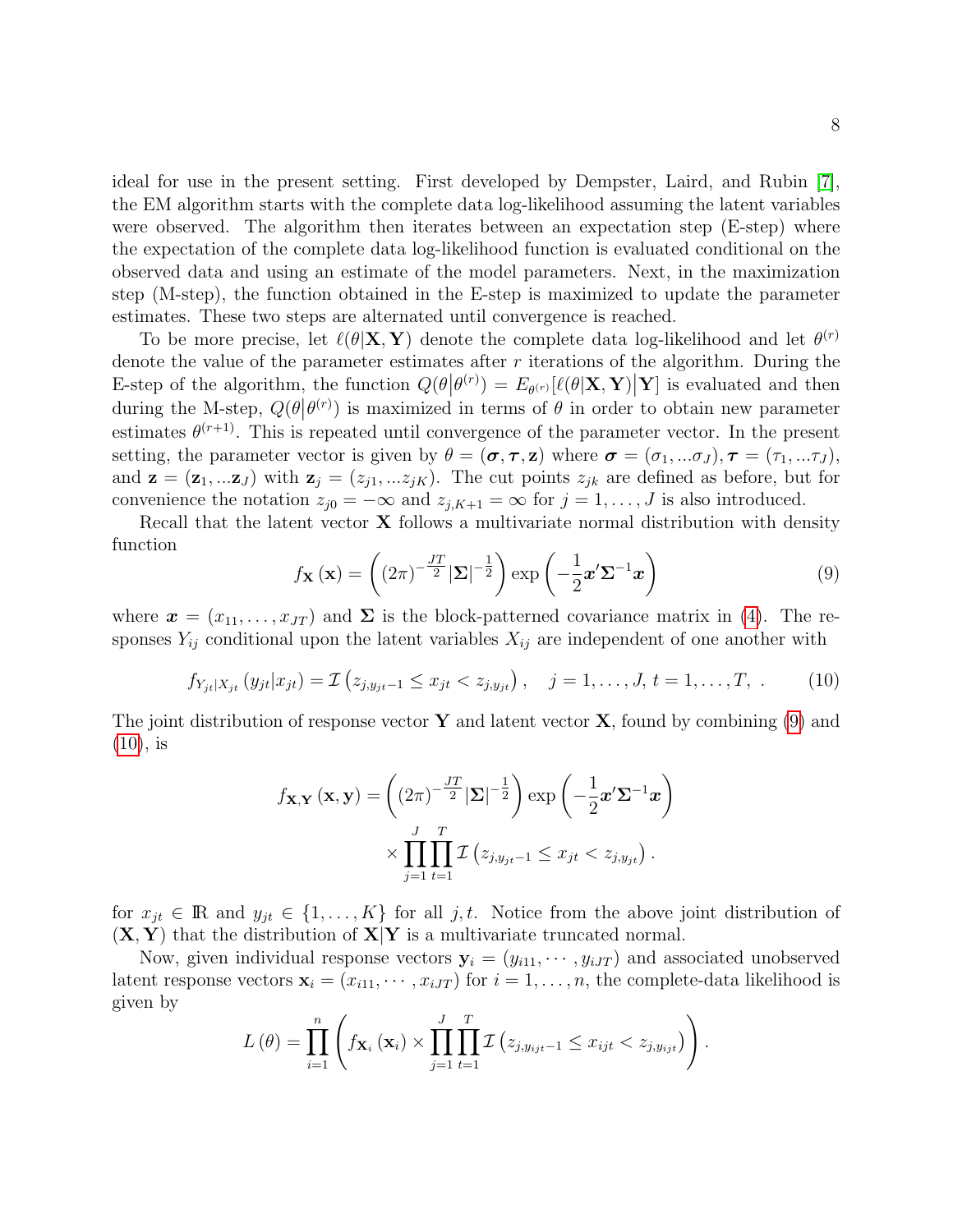The function  $Q(\theta | \theta^{(r)})$  (excluding constants not involving the parameters) is

$$
Q(\theta|\hat{\theta}^{(r)}) = -\frac{n}{2}\log|\mathbf{\Sigma}| - \frac{1}{2}\sum_{i=1}^{n} E_{\hat{\theta}^{(r)}} [\mathbf{X}_{i}'\mathbf{\Sigma}^{-1}\mathbf{X}_{i}|\mathbf{Y}_{i} = \mathbf{y}_{i}] + \sum_{i=1}^{n} \sum_{j=1}^{J} \sum_{t=1}^{T} E_{\hat{\theta}^{(r)}} [\log \mathcal{I}(z_{j,Y_{ijt}-1} \leq X_{ijt} < z_{j,Y_{ijt}}) | Y_{ijt} = y_{ijt}].
$$

This function is separable in that it is the sum of a function depending only on  $\sigma$  and  $\tau$ , the parameters used to define elements of the covariance matrix  $\Sigma$ , and a function depending only on the cut points  $z_j$ ,  $j = 1, \ldots, J$ . Therefore, define

<span id="page-8-0"></span>
$$
Q_1(\theta|\hat{\theta}^{(r)}) = -\frac{n}{2}\log|\mathbf{\Sigma}| - \frac{1}{2}\sum_{i=1}^n E_{\hat{\theta}^{(r)}}\left[\mathbf{X}_i'\mathbf{\Sigma}^{-1}\mathbf{X}_i|\mathbf{Y}_i = \mathbf{y}_i\right]
$$
(11)

and

<span id="page-8-1"></span>
$$
Q_2(\theta|\hat{\theta}^{(r)}) = \sum_{i=1}^n \sum_{j=1}^J \sum_{t=1}^T E_{\hat{\theta}^{(r)}} \left[ \log \mathcal{I} \left( z_{j, Y_{ijt}-1} \le X_{ijt} < z_{j, Y_{ijt}} \right) | Y_{ijt} = y_{ijt} \right]. \tag{12}
$$

Notice that the conditional expectations in [\(11\)](#page-8-0) and [\(12\)](#page-8-1) are equivalent to evaluating expectations of functions of multivariate truncated normal random variables. Recently, there has been renewed interest in explicit evaluation of the joint moments of this distribution, for example, see [\[23\]](#page-15-6) and [\[10\]](#page-14-9) (references to previous work can be found therein). However, neither the quadratic form in [\(11\)](#page-8-0) nor the log-indicator function in [\(12\)](#page-8-1) have been considered in the literature. One approach would be to evaluate these using numerical integration techniques, but in the present paper we choose to follow a different approach.

The Monte Carlo EM (MCEM) algorithm ([\[22\]](#page-15-4), [\[14\]](#page-15-3)) is a modification of the EM algorithm used when direct evaluation of the conditional expectations is cumbersome, but it is possible to sample from the conditional distribution. In the present setting, this requires sampling from a multivariate truncated normal distribution. Algorithms for doing so have been considered by [?], [\[23\]](#page-15-6), and [\[3\]](#page-14-10). The MCEM algorithm replaces the conditional expectations of the form  $E_{\hat{\theta}^{(r)}}(h(\mathbf{X}, \mathbf{Y}) | \mathbf{Y} = \mathbf{y})$  by approximations

$$
\hat{E}_{\hat{\theta}^{(r)}}\left(h(\mathbf{X}, \mathbf{Y}) | \mathbf{Y} = \mathbf{y}\right) = \frac{1}{m} \sum_{m=1}^{M} h(\tilde{\mathbf{X}}^{(m)}, \mathbf{y})
$$

where  $\tilde{\mathbf{X}}^{(m)}$ ,  $m = 1, \ldots, M$  are sampled from the distribution  $[\mathbf{X}|\mathbf{Y} = \mathbf{y}]$  assuming  $\theta = \hat{\theta}^{(r)}$ . This paper implements a variation of the MCEM algorithm known as the Stochastic EM (StEM) algorithm. The StEM algorithm is an implementation of MCEM that sets  $M = 1$ . i.e. at each iteration of the algorithm, only one sample point is drawn per observation. This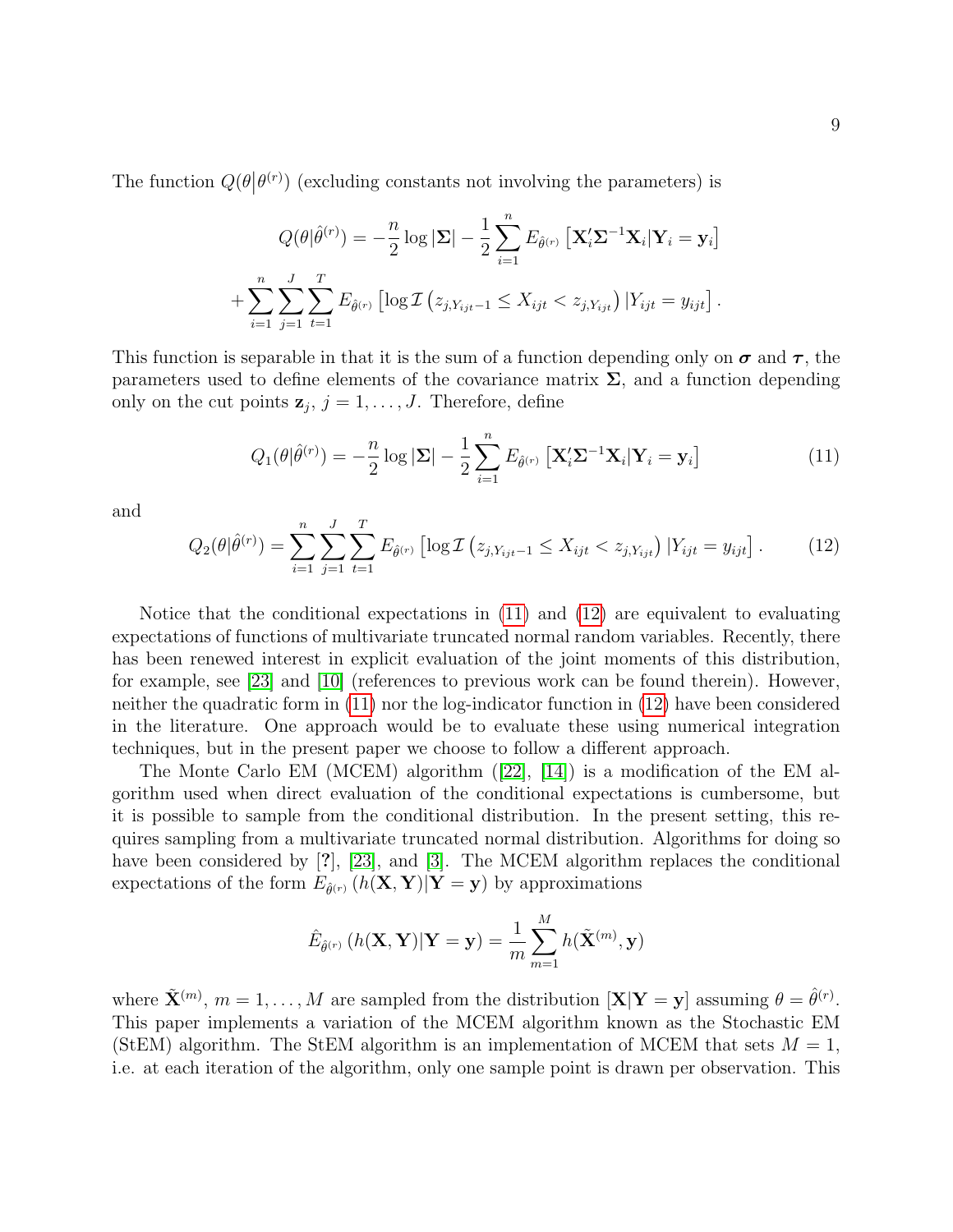algorithm is discussed in greater detail in [\[14\]](#page-15-3). Formally, the StEM equations analogous to [\(11\)](#page-8-0) and [\(12\)](#page-8-1) are given by

<span id="page-9-0"></span>
$$
\hat{Q}_1(\theta|\hat{\theta}^{(r)}) = -\frac{n}{2}\log|\mathbf{\Sigma}| - \frac{1}{2}\sum_{i=1}^n \tilde{\mathbf{X}}_i' \mathbf{\Sigma}^{-1} \tilde{\mathbf{X}}_i
$$
\n(13)

and

<span id="page-9-1"></span>
$$
\hat{Q}_2(\theta|\hat{\theta}^{(r)}) = \sum_{i=1}^n \sum_{j=1}^J \sum_{t=1}^T \log \mathcal{I}\left(z_{j,y_{ijt}-1} \le \tilde{X}_{ijt} < z_{j,y_{ijt}}\right). \tag{14}
$$

where  $\tilde{\mathbf{X}}_i$  was drawn from the conditional distribution  $[\mathbf{X}|\mathbf{Y}=\mathbf{y}_i]$  with parameter values  $\theta = \hat{\theta}^{(r)}$ .

Equation [\(13\)](#page-9-0) is continuous in the parameters  $\sigma$  and  $\tau$  and therefore standard optimization methods can be used. In this paper, the Barzilai-Borwein method as implemented in the R package BB was used to maximize [\(13\)](#page-9-0), see [\[21\]](#page-15-7) for details. Special care needs to be taken when maximizing [\(14\)](#page-9-1). In fact, this function does not have a unique maximum and most standard numerical approaches will give erratic results. However, it is possible to define a closed-form estimator of the cut points. Define sets  $S_{j,k} = \{(i,t): Y_{ijt} = k\},\$  $k = 1, \ldots, K$ . Inspection of [\(14\)](#page-9-1) reveals that it is constant as a function of  $z_{jk}$  for all for all  $z_{jk} \in \left[\max_{(i,t) \in \mathcal{S}_{j,k}} \tilde{X}_{ijt}, \min_{(i,t) \in \mathcal{S}_{j,k+1}} \tilde{X}_{ijt}\right]$ . Any value inside this interval would be a valid maximum likelihood estimator of  $z_{ik}$ . The non-uniqueness of the maximum is sidestepped by defining

$$
\hat{z}_{jk}^{(r)} = \frac{\max_{(i,t) \in \mathcal{S}_{j,k}} \tilde{X}_{ijt} + \min_{(i,t) \in \mathcal{S}_{j,k+1}} \tilde{X}_{ijt}}{2}
$$

for the  $r^{th}$  step of the StEM algorithm and for  $j = 1, \ldots, J$  and  $k = 1, \ldots, K - 1$ . Note that this is one possible maximum likelihood estimator.

In implementation, the simulation and maximization steps of the StEM algorithm are repeated  $R$  times and the final parameter estimates are defined to be the averages of the estimators obtained at each of the  $R$  steps. Specifically,

$$
\hat{\sigma}_j = \frac{1}{R} \sum_{r=1}^R \hat{\sigma}_j^{(r)}
$$

$$
\hat{\tau}_j = \frac{1}{R} \sum_{r=1}^R \hat{\tau}_j^{(r)}
$$

$$
\hat{z}_{jk} = \frac{1}{R} \sum_{r=1}^R \hat{z}_{jk}^{(r)}
$$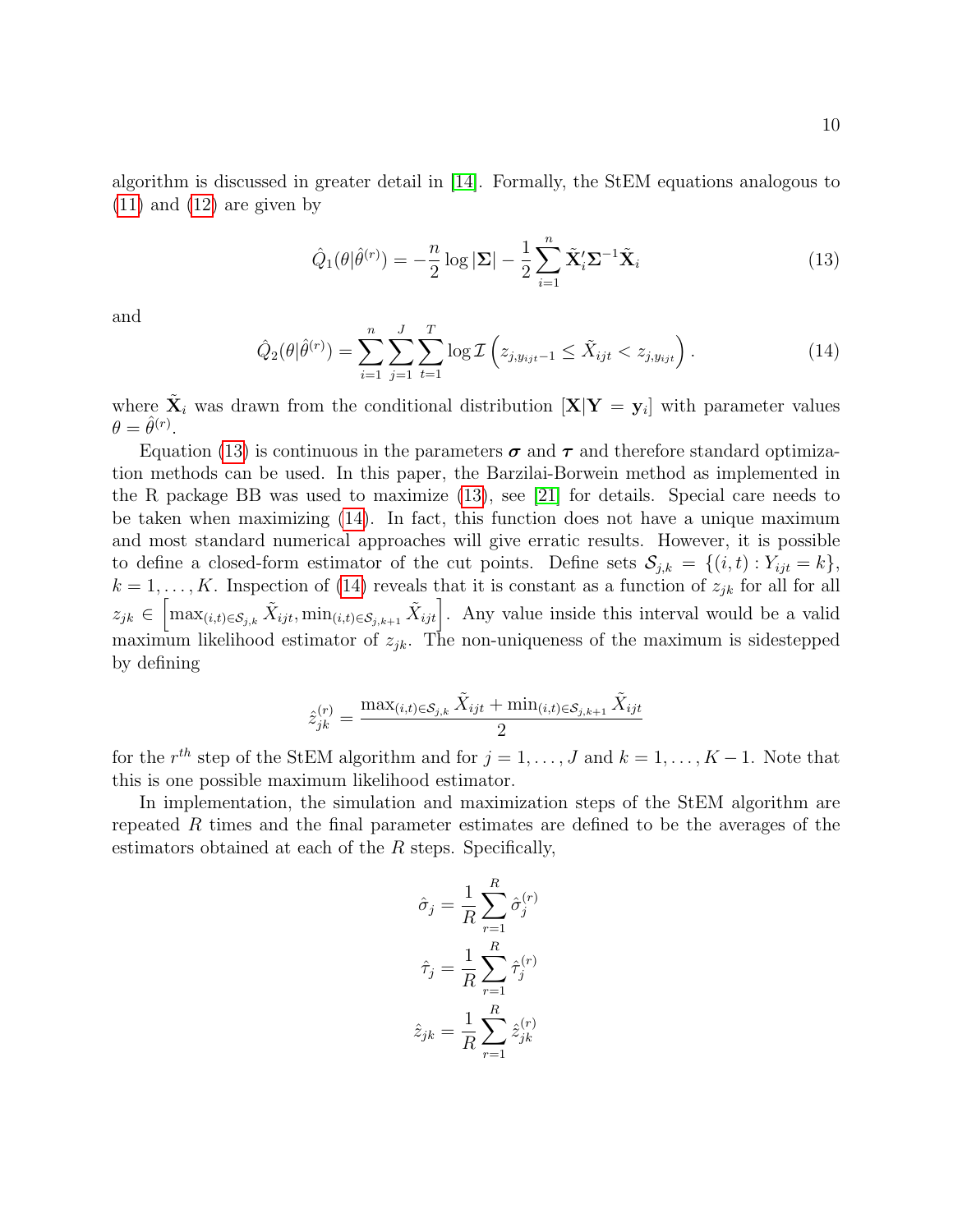for  $j = 1, \ldots, J$  and  $k = 1, \ldots, K$ . While it is preferable to use larger values of R, this also requires more resources in terms of time and computation. The effect of choosing  $R$  will be investigated in a Monte Carlo simulation study in the next section.

## 5 Simulation Study

Several simulation studies were performed to assess and compare the performance of correlation reconstruction and StEM-based maximum likelihood methods. For implementation of the StEM algorithm, samples from the multivariate truncated normal distribution were generated using rejection sampling as implemented in [\[3\]](#page-14-10).

In the simulation study, latent responses were simulated according to model [\(3\)](#page-3-1) using specified parameter values  $(\sigma, \tau, \gamma)$ . The simulated latent responses were then converted to Likert-scale responses according to [\(2\)](#page-3-0) using specified cut points  $z_j$  for the  $j<sup>th</sup>$  item,  $j=1,\ldots,J.$ 

For the simulation presented here, data were generated from a model with  $J = 5$  items and  $T = 2$  time points. The model parameters were  $\sigma = (0.8^{1/2}, 0.7^{1/2}, 0.6^{1/2}, 0.5^{1/2}, 0.4^{1/2}),$  $\boldsymbol{\tau} = (0.1^{1/2}, -0.15^{1/2}, -0.2^{1/2}, 0.25^{1/2}, 0.3^{1/2}), \text{ and } \boldsymbol{\gamma} = (0.1^{1/2}, 0.15^{1/2}, 0.2^{1/2}, 0.25^{1/2}, 0.3^{1/2}).$ These were chosen to have items ranging from large signal strength (80% of variability) to small signal strength (40% of variability). Samples of size  $n = 100$  and  $n = 250$  were simulated from this latent response model and then converted to Likert scales with  $K = 5$ using cut points  $z_j = (-1.2, -0.5, 0.4, 0.8)$  for  $j = 1, 5$  and  $z_j = (-0.85, -0.25, 0.25, 0.85)$ for  $j = 2, 3, 4$ .

A total of  $M = 1000$  data sets were generated in this way. For each, both correlation reconstruction and the StEM algorithm were implemented. For the StEM algorithm,  $R =$ 1000 iterations were used to also study the effect that the number of iterations has on the final parameter estimates. The StEM algorithm was also implemented with  $R = 5000$ iterations, but results did not differ substantially from the case  $R = 1000$  and are therefore not included.

To illustrate the StEM algorithm, index plots for parameter estimates  $\hat{\sigma}_{1}^{(r)}$  $\hat{\tau}_1^{(r)}, \hat{\tau}_1^{(r)}$  $\hat{z}_{11}^{(r)}, \hat{z}_{11}^{(r)}),$  $r = 1, \ldots, 1000$  corresponding to a simulated data set are shown in Figure [8.](#page-18-0) Index plots for other parameter estimates have similar appearance and are excluded. Autocorrelation plots for these same parameter estimates are shown in Figure [8.](#page-19-0)

The index plots for  $\hat{\sigma}_1^{(r)}$  $j_1^{(r)}$  and  $\hat{\tau}_1^{(r)}$  $1^{(r)}$  show good mixing and the corresponding autocorrelation plots show that the autocorrelation quickly decreases. This indicates that fewer iterations of the StEM algorithm are required to estimate the parameters of the covariance matrix. On the other hand, both the index plot and autocorrelation plot for  $\hat{z}_{11}^{(r)}$  show persistent autocorrelation even at large lags. This indicates that the algorithm may need to run for a large number of iterations to accurately estimate cut points.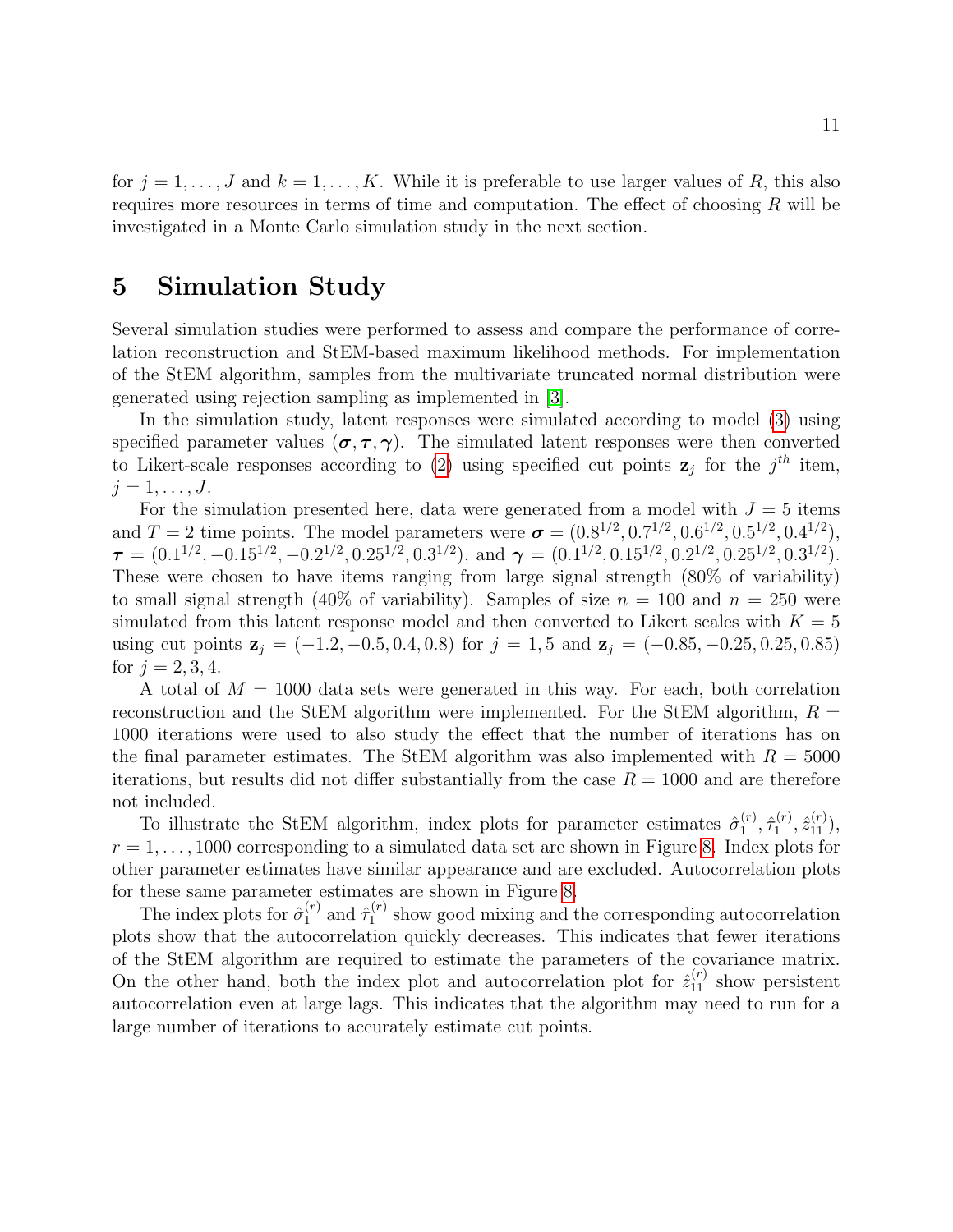#### Figures [8](#page-18-0) and [8](#page-19-0) About Here

Tables [1](#page-16-0) and [2](#page-17-0) summarize the simulation results using RMSE as a measure of performance.

#### Tables [1](#page-16-0) and [2](#page-17-0) About Here

Consider Table [1.](#page-16-0) It is clear that the RMSE of the estimators  $\hat{\sigma}_j$  increases as the value of  $\sigma_j$ decreases ( $\sigma_1 > \ldots > \sigma_5$ ). This holds true both for correlation reconstruction and StEM. On the other hand, the RMSE of the estimators  $\hat{\tau}_j$  increases as the (absolute) value of  $\tau_j$  increases  $(|\tau_1| < \ldots < |\tau_5|)$ . The StEM estimators, which are approximate maximum likelihood estimators, tend to have smaller RMSE than the correlation reconstruction estimators. This effect is especially pronounced at sample size  $n = 100$  where, for example, the RMSE of  $\hat{\sigma}_1$ decreases by over 36% when  $n = 100$ , but decreases by less than 1% when  $n = 250$ .

The results in Table [2](#page-17-0) are noteworthy in that the inverse normal method of moments (MM) cut point estimators consistently have smaller RMSE than the StEM algorithm with  $R = 1000$ . Again, this trend persisted with  $R = 5000$ . As with estimation of the covariance parameters, the difference in performance of the two methods is only pronounced at the smaller sample size  $n = 100$ .

The superiority of the MM approach for cut point estimation as compared to StEM can easily be explained. Firstly, the MM cut point estimators defined in [\(5\)](#page-4-1) incorporate an intentional bias - adding one in the numerator and two in the denominator before applying the inverse normal transform. As noted previously, this leads to a reduction in RMSE in small samples. Secondly, the StEM algorithm is, per definition, stochastic in nature. This leads to an added source of variability when computing these estimators. This source of variability decreases as R increases, but because of persistent autocorrelation present in  $\hat{z}^{(r)}$ . at large lags, a very large value of R may be required before this source of variablity becomes negligible.

Although the StEM algorithm results in estimators theoretically optimal in an RMSE sense, it comes with a high cost. The average time to calculate estimates for a sample size of 250 individuals taking an assessment with  $J = 5$  items and  $T = 2$  time points is slightly over 60 minutes while correlation reconstruction takes around two minutes on the same personal computer. As a general observation based on extensive simulation results, correlation reconstruction performs nearly as well as StEM when  $T > 2$  or when the sample size becomes large. Based on the considerable computational cost associated with the StEM algorithm, correlation reconstruction is recommended as a convenient alternative that performs nearly as well even in moderate sample sizes.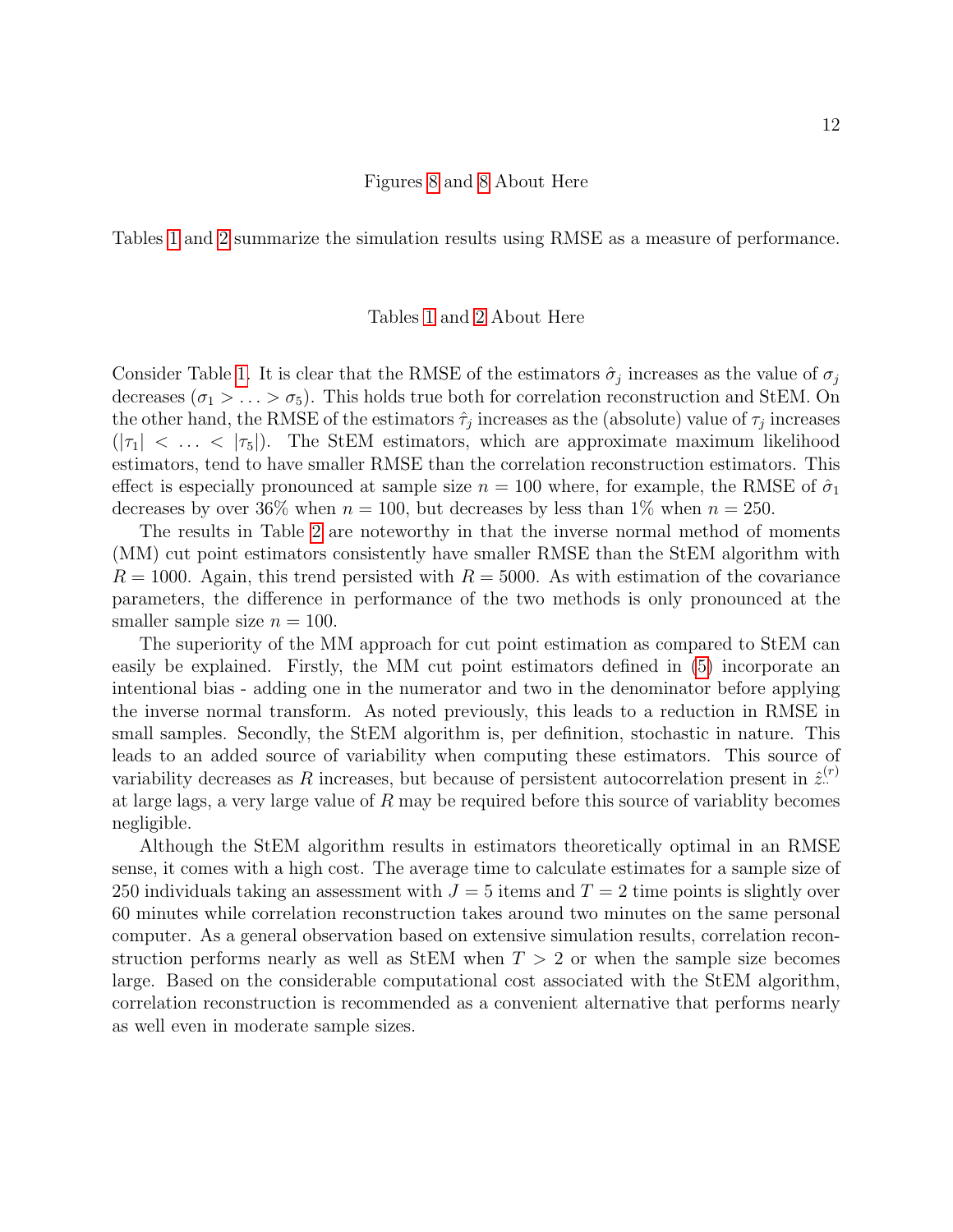### 6 Analysis of Motivating Data

The motivating data for the techniques developed in this paper comes from Chmielewski and Watson (2009). The data was collected from 440 students at the University of Iowa who completed the Big Five Inventory (BFI) twice with assessment opportunities two weeks apart. The inventory consists of forty-four statements on five separate traits: Agreeableness, Conscientiousness, Extraversion, Neuroticism, and Openness. The scales have between eight and ten items associated with them. For the sake of brevity, only estimates for the Openness scale are presented in the paper.

Adjectives associated with Openness include intelligent, imaginative, and perceptive, and researchers have also linked Openness to differentiated emotions, aesthetic sensitivity, and the need for variety to Openness. Individuals with low Openness levels are typically described as favoring conservative values, while those rated high tended to enjoy aesthetic impressions and have wide interests [\[13\]](#page-15-8). The Openness scale has a total of ten items.

Estimates of the cut points calculated the inverse normal method of moments and the stochastic EM algorithm are shown in tables [3](#page-17-1) and [4.](#page-18-1) There differences in cut point estimates based on the two methods are negligible. performance.

#### Tables [3](#page-17-1) and [4](#page-18-1) About Here

Estimates of the signal strength, transient error, and measurement error components are shown in Table [5](#page-18-2) (correlation reconstruction) and Table [6](#page-18-0) (StEM). Note that estimated parameters are reported on a squared scale, as this scale has the natural interpretation of being a proportion of variance attributed to, respectively, the latent trait, transient error and measurement error. Also, as the transient error coefficients are allowed to be negative, a superscript  $(-)$  will indicate that the parameter estimate on the original scale was negative. Item number corresponds to numbering on the BFI questionnaire.

#### Tables [5](#page-18-2) and [6](#page-18-0) About Here

Firstly, note that the two estimation methods give very similar results for the measurement error components  $\hat{\gamma}_j^2$ . On many of the items, close to 50% of the latent item variance can be attributed to measurement error. Item 35 is notable in that around 99% of the latent item variance can be attributed to measurement error. Of course, it is impossible to say whether this is only specific to the target population of this study, or if this item gives poor results in general.

When considering the latent trait components  $\hat{\sigma}_j^2$ , correlation reconstruction and StEM show a slight difference. Consistently, the signal strength estimate under correlation reconstruction is larger than that under StEM. The converse is true for the transient error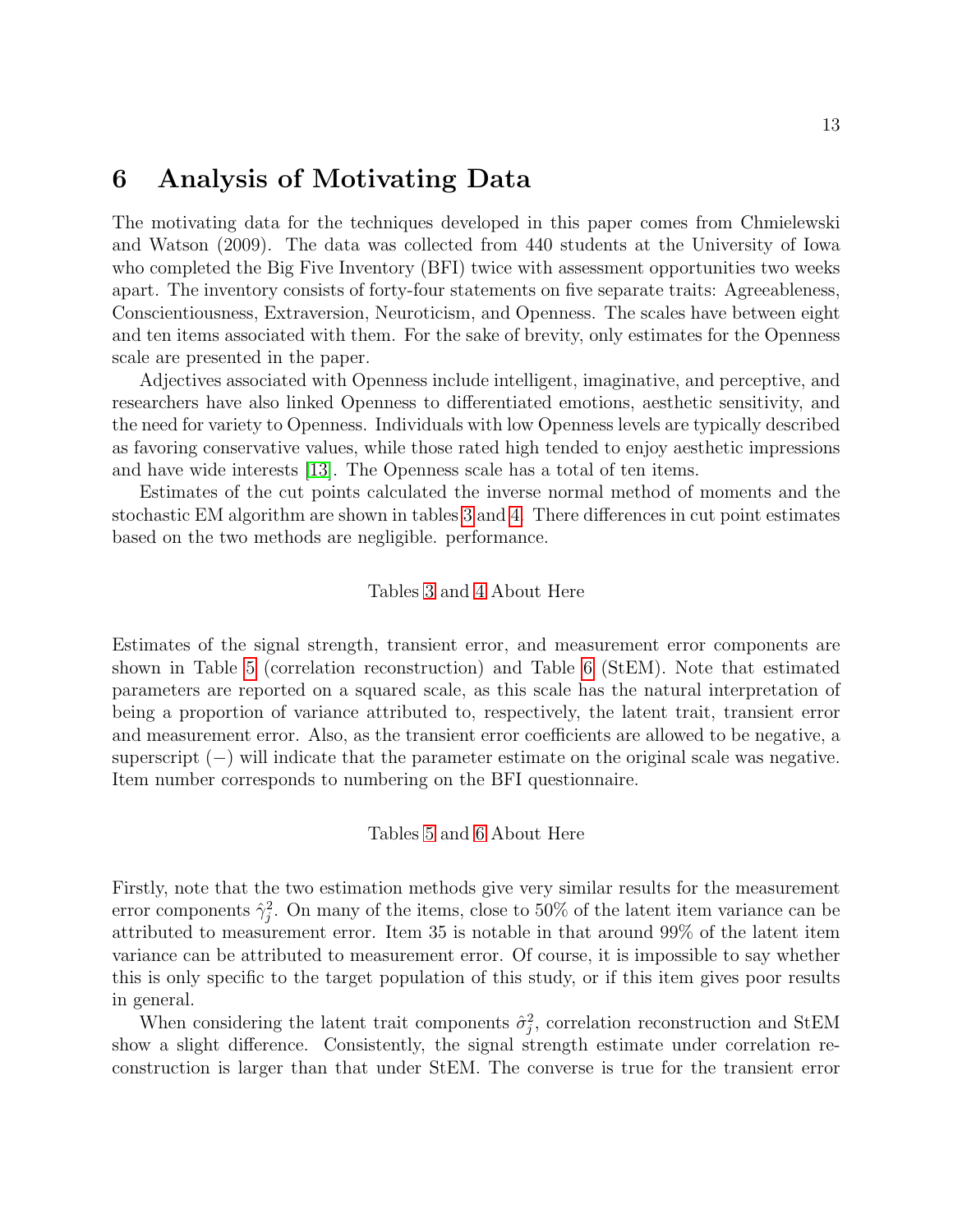components  $\hat{\tau}_j^2$ . However, while there are differences, the parameter estimates under both methods of estimation convey similar information: it would seem that item 44 is the single best measure of the latent trait with upward of 65% of variability explained by the latent trait. Item 30 is a close second, while other items are mainly in the 25% to 30% range. As noted previously, item 35 does not seem to measure the latent trait in the present setting.

Also of note is the estimation of transient error components  $\hat{\tau}_j^2$ . The work done here was specifically to develop methodology for capturing transient error. It seems this is an important factor in the model. While several items have estimated transient error effects below 5%, items 5, 15, 25 and 40 all have sizeable transient error effects present.

Some may question the interpretation of the transient error component estimates that have negative signs. Conditional on an individual's trait level, the sign of  $\tau_j$  indicates which direction the responses tend to vary in relation to one another. For instance, item 5 of the BFI reads, "I am someone who is original, comes up with new ideas" whereas item 41 reads, "I am someone who prefers work that is routine." If transient error caused a higher response for a particular individual to item 5, the response to item 41 would likely be lower for the same individual.

## 7 Conclusion

In this paper, two methods for estimating parameters in longitudinal Likert-scale study with both transient error and measurement error were developed. The first approach relies on polychoric correlation estimation and then uses a matrix norm to estimate the parameters of interest. On the other hand, a stochastic EM algorithm is presented as a method of approximating the maximum likelihood estimators. While the StEM method has superior performance as measured by RMSE, implementation is computationally intensive and timeconsuming. In the simulation study performed, correlation reconstruction performs nearly as well as the StEM algorithm for samples of size  $n = 250$ .

The techniques developed have been applied to a motivating data set. In doing so, evidence of transient error in a realistic setting was identified and the efficacy of the techniques has been demonstrated. Questions for future research include latent trait prediction at the individual level after model estimation has been performed, as well as model selection when deciding whether or not to include transient error and measurement error components.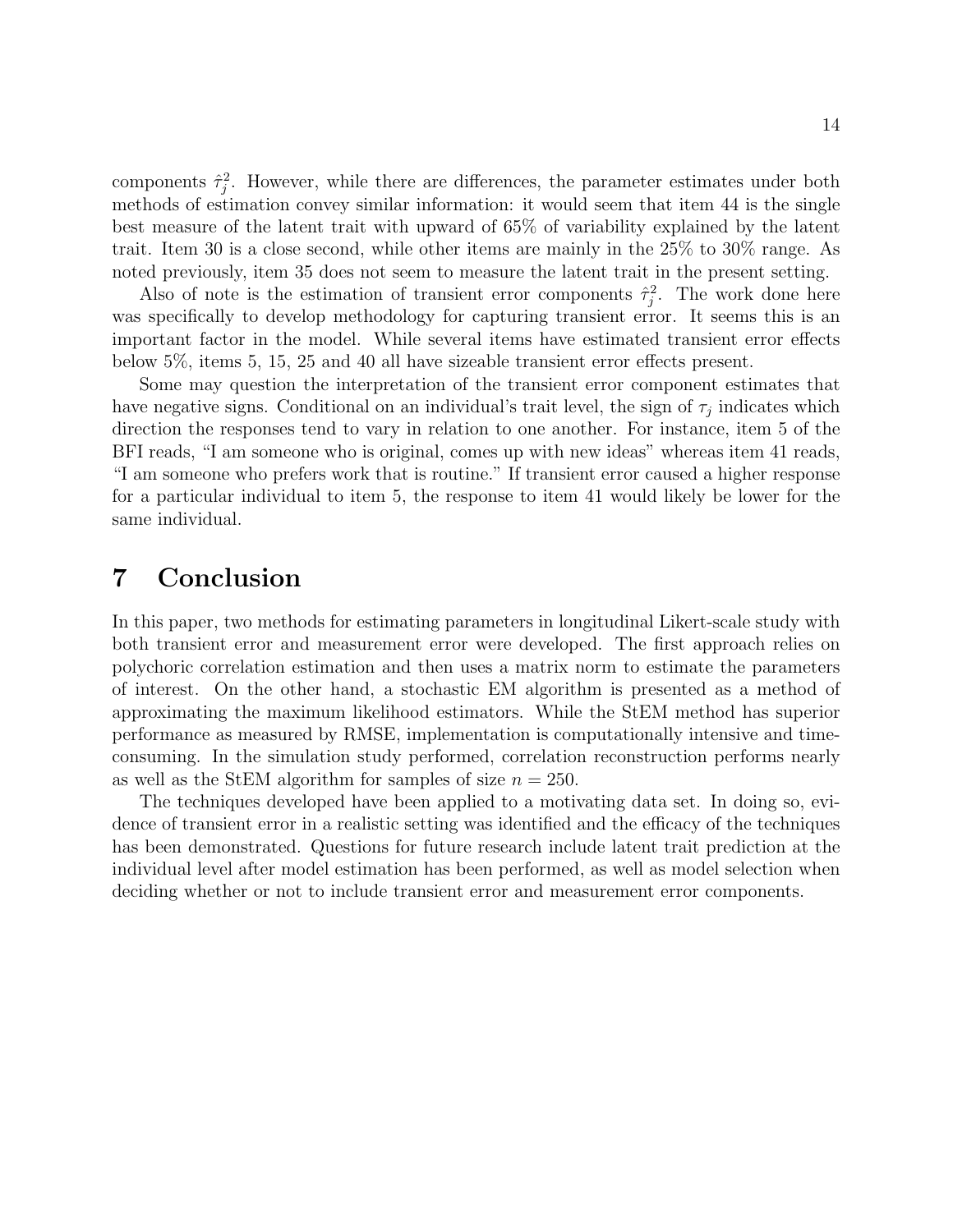### References

- <span id="page-14-3"></span>[1] Andrich, D. (1978). A rating formulation for ordered response categories. Psychometrika, 43, 561-73.
- <span id="page-14-4"></span>[2] Bartholomew, D. J., Knott, M. & and Moustaki, I. (2011) Latent variable models and factor analysis: A unified approach. Vol. 904. John Wiley & Sons.
- <span id="page-14-10"></span>[3] Botev, Z. I. (2016). The normal law under linear restrictions: simulation and estimation via minimax tilting. Journal of the Royal Statistical Society: Series B (Statistical Methodology).
- <span id="page-14-1"></span>[4] Breckler, J.S., (1990) Applications of covariance structure modeling in psychology: Cause for concern?. Psychological bulletin, 107(2), 260.
- [5] Briggs, S.R., & Cheek, J.M. (1986) The role of factor analysis in the development and evaluation of personality scales. *Journal of personality*, 54(1) 106-148.
- <span id="page-14-7"></span>[6] Chmielewksi, M. & Watson, D. (2009). What is being assessed and why It matters: the impact of transient error on trait research". Journal of personality and social psychology, 97(1), 186.
- <span id="page-14-5"></span>[7] Dempster, A. P., Laird, N. M., & Rubin, D. B. (1977). Maximum likelihood from incomplete data via the EM algorithm'. Journal of the royal statistical society. Series B (methodological), 1-38.
- <span id="page-14-2"></span>[8] Finney, S. J., & DiStefano, C. (2006). Non-normal and categorical data in structural equation modeling. Structural equation modeling: A second course, 269-314.
- <span id="page-14-0"></span>[9] Fleeson, W. (2001) Toward a structure- and process-integrated view of personality: Traits as density distributions of states. Journal of personality and social psychology, 80(6), 1011.
- <span id="page-14-9"></span>[10] Horrace, W. C. (2005). Some results on the multivariate truncated normal distribution. Journal of Multivariate Analysis 94(1), 209-221.
- <span id="page-14-8"></span>[11] John, O. P., & Srivastava, S. (1999). The Big Five trait taxonomy: History, measurement, and theoretical perspectives. Handbook of personality: Theory and research 2(1999) 102-138.
- <span id="page-14-6"></span>[12] Levine, R. A., & Casella, G. (2001). Implementations of the Monte Carlo EM algorithm. Journal of Computational and Graphical Statistics 10(3), 422-439.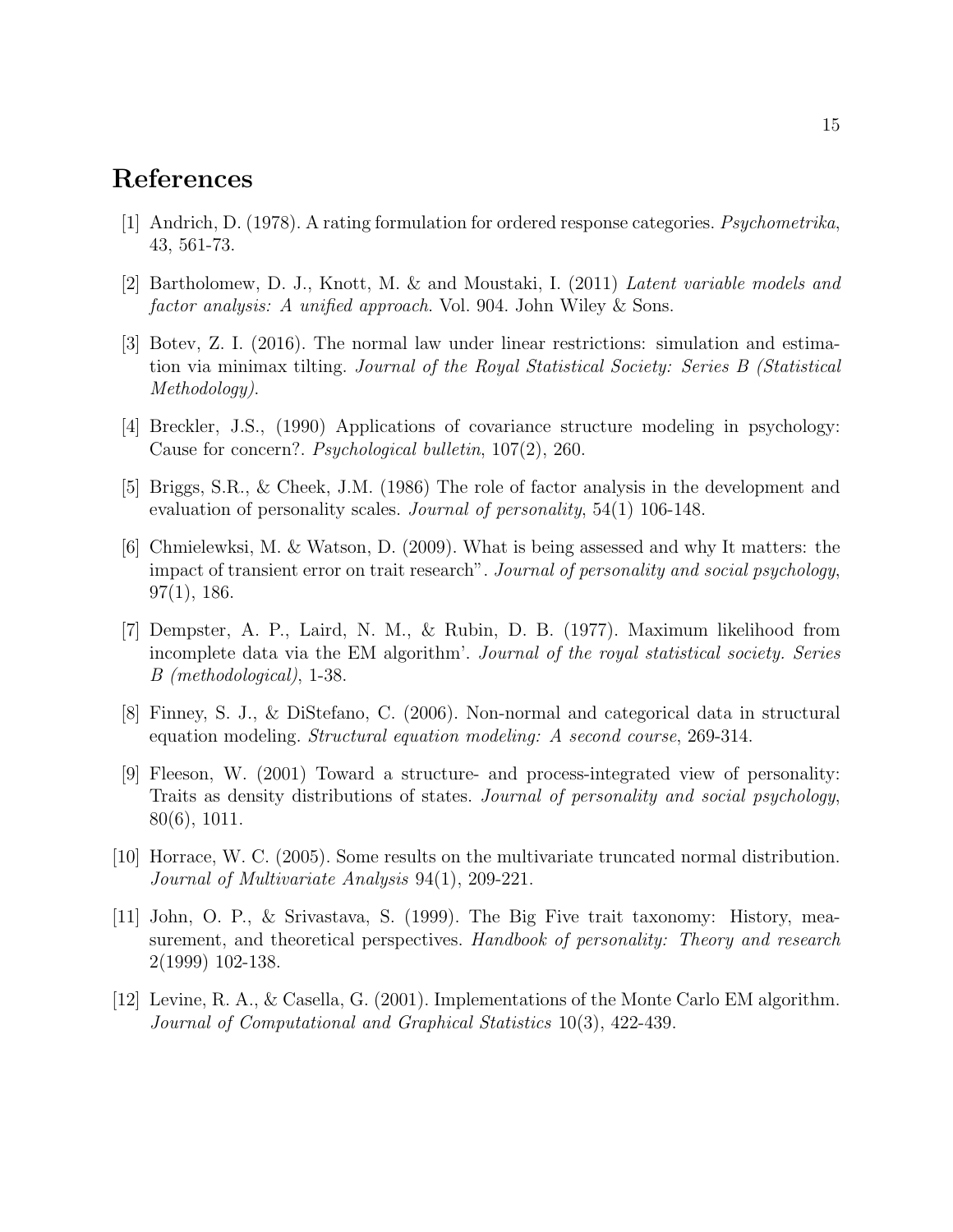- <span id="page-15-8"></span>[13] McCrae, R. R., & Costa, P.T. (1987). Validation of the five-factor model of personality across instruments and observers. Journal of personality and social psychology  $52(1)$ , 81.
- <span id="page-15-3"></span>[14] Nielsen, S. F. (2000) The stochastic EM algorithm: estimation and asymptotic results. Bernoulli 457-489.
- <span id="page-15-1"></span>[15] Olsson, U. (1979). Maximum likelihood estimation of the polychoric correlation coefficient. Psychometrika, 44(4) 430-460.
- <span id="page-15-2"></span>[16] Olsson, U. (1979). On the robustness of factor analysis against crude classification of the observations. Multivariate Behavioral Research, 14(4) 485-500.
- <span id="page-15-0"></span>[17] Rasch, G. (1961). On general laws and the meaning of measurement in psychology. Proceedings of the fourth Berkeley symposium on mathematical statistics and probability. Vol. 4. Berkeley, CA: University of California Press.
- <span id="page-15-5"></span>[18] Steyer, R. & Schmitt, M. J. (1990) Latent state-trait models in attitude research. Quality and Quantity 24(4), 427-445.
- [19] Steyer, R., Ferring, D., & Schmitt, M. J. (1992) States and traits in psychological assessment. European Journal of Psychological Assessment.
- [20] Varadhan, R. BB: Solving and Optimizing Large-Scale Nonlinear Systems. R package version 2014.1-1, URL http://cran.r-project.org/package=BB.
- <span id="page-15-7"></span>[21] Varadhan, R., & Gilbert, P. (2009) BB: An R package for solving a large system of nonlinear equations and for optimizing a high-dimensional nonlinear objective function. Journal of Statistical Software, 32(4), 1-26.
- <span id="page-15-4"></span>[22] Wei G. C., & Tanner, M. A.(1990). A Monte Carlo implementation of the EM algorithm and the poor man's data augmentation algorithms. Journal of the American statistical Association, 85(411), 699-704.
- <span id="page-15-6"></span>[23] Wilhelm, S., & Manjunath, B. G. "tmvtnorm: Truncated Multivariate Normal and Student t Distribution", 2011. URL [http://CRAN.](http://CRAN) R-project. org/package= tmvtnorm. R package version, 1-3.
- [24] Wilhelm, S. (2012). Moments Calculation For the Doubly Truncated Multivariate Normal Density. arXiv preprint [arXiv:1206.5387](http://arxiv.org/abs/1206.5387).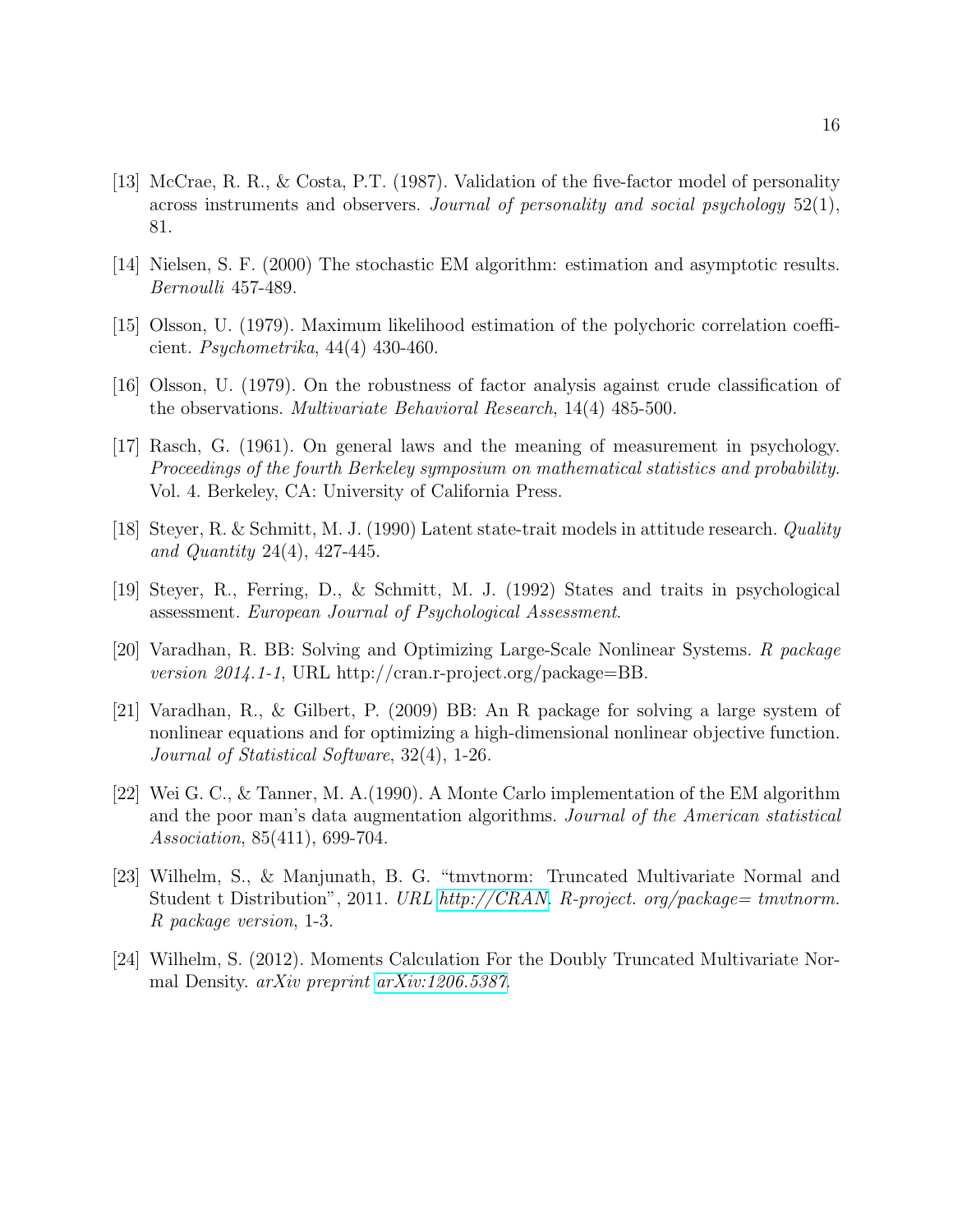|                  | $n = 100$ |             | $n = 250$ |             |  |
|------------------|-----------|-------------|-----------|-------------|--|
| Estimator        | CR        | <b>StEM</b> | CR        | <b>StEM</b> |  |
| $\hat{\sigma}_1$ | 0.036     | 0.023       | 0.015     | 0.014       |  |
| $\hat{\sigma}_2$ | 0.040     | 0.031       | 0.020     | 0.019       |  |
| $\hat{\sigma}_3$ | 0.046     | 0.040       | 0.025     | 0.025       |  |
| $\hat{\sigma}_4$ | 0.053     | 0.048       | 0.030     | 0.031       |  |
| $\hat{\sigma}_5$ | 0.059     | 0.057       | 0.034     | 0.035       |  |
| $\hat{\tau}_1$   | 0.049     | 0.048       | 0.030     | 0.030       |  |
| $\hat{\tau}_2$   | 0.056     | 0.054       | 0.034     | 0.033       |  |
| $\hat{\tau}_3$   | 0.060     | 0.058       | 0.038     | 0.036       |  |
| $\hat{\tau}_4$   | 0.058     | 0.056       | 0.037     | 0.036       |  |
| $\hat{\tau}_5$   | 0.063     | 0.060       | 0.038     | 0.036       |  |

# 8 Tables and Figures

<span id="page-16-0"></span>Table 1: RMSE for correlation reconstruction (CR) and StEM ( $R=1000$ ) estimators of  $\sigma_j$ and  $\tau_j$ ,  $j = 1, \ldots, J$ , for simulation with  $J = 5, T = 2$ .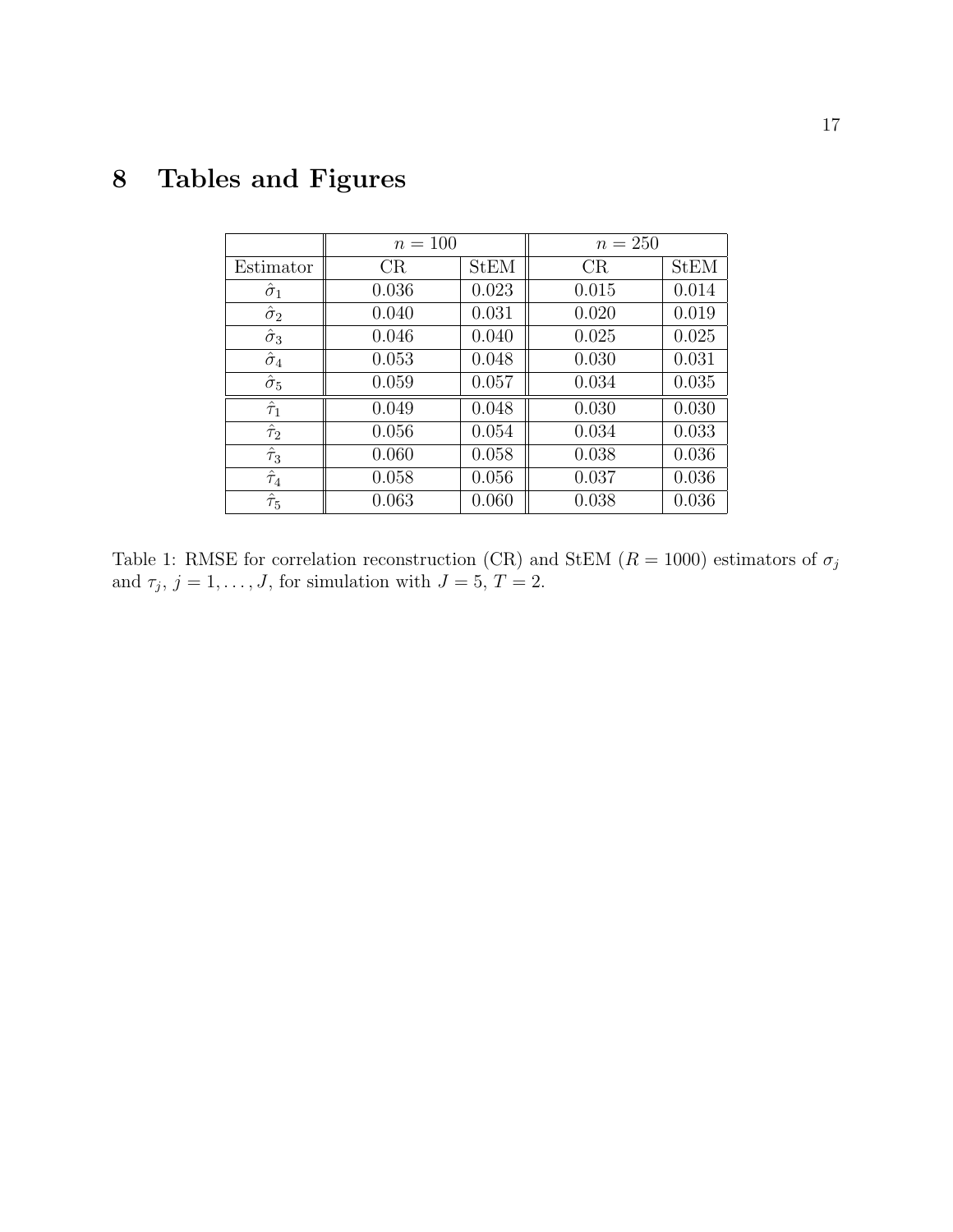|                           | $n = 100$ |       | $n = 250$              |       |
|---------------------------|-----------|-------|------------------------|-------|
| True Value                | CR.       | StEM  | $\overline{\text{CR}}$ | StEM  |
| $\hat{z}_{11}$            | 0.138     | 0.155 | 0.094                  | 0.099 |
| $\hat{z}_{12}$            | 0.114     | 0.120 | 0.076                  | 0.077 |
| $\overline{\hat{z}}_{13}$ | 0.113     | 0.121 | 0.075                  | 0.076 |
| $\hat{z}_{14}$            | 0.122     | 0.134 | 0.079                  | 0.082 |
| $\hat{z}_{21}$            | 0.122     | 0.135 | 0.079                  | 0.082 |
| $\hat{z}_{22}$            | 0.111     | 0.116 | 0.072                  | 0.073 |
| $\hat{z}_{23}$            | 0.109     | 0.115 | 0.071                  | 0.073 |
| $\hat{z}_{24}$            | 0.115     | 0.127 | 0.076                  | 0.081 |
| $\hat{z}_{31}$            | 0.113     | 0.124 | 0.075                  | 0.079 |
| $\hat{z}_{32}$            | 0.103     | 0.108 | 0.070                  | 0.071 |
| $\overline{\hat{z}_{33}}$ | 0.104     | 0.109 | 0.070                  | 0.071 |
| $\hat{z}_{34}$            | 0.116     | 0.128 | 0.076                  | 0.080 |
| $\overline{\hat{z}}_{41}$ | 0.114     | 0.126 | 0.073                  | 0.077 |
| $\overline{\hat{z}}_{42}$ | 0.102     | 0.110 | 0.065                  | 0.068 |
| $\overline{\hat{z}}_{43}$ | 0.098     | 0.105 | 0.065                  | 0.067 |
| $\overline{\hat{z}}_{44}$ | 0.111     | 0.123 | 0.070                  | 0.074 |
| $\hat{z}_{51}$            | 0.124     | 0.137 | 0.079                  | 0.086 |
| $\hat{z}_{52}$            | 0.102     | 0.107 | 0.067                  | 0.070 |
| $\hat{z}_{53}$            | 0.101     | 0.109 | 0.067                  | 0.070 |
| $\hat{z}_{54}$            | 0.108     | 0.122 | 0.070                  | 0.075 |

<span id="page-17-0"></span>Table 2: RMSE for correlation reconstruction (CR) and StEM  $(R = 1000)$  estimators of cut point estimators for simulation with  $J = 5, T = 2$ .

|                   | Openness      |         |         |         |         |         |         |         |             |         |  |
|-------------------|---------------|---------|---------|---------|---------|---------|---------|---------|-------------|---------|--|
| $\mathfrak{Iuts}$ | $\mathcal{C}$ | 10      | 15      | 20      | 25      | 30      | 35      | 40      | 41          | 44      |  |
| $\hat{z}_1$       | $-1.75$       | $-2.08$ | $-1.82$ | $-1.69$ | $-1.76$ | $-1.56$ | $-1.31$ | $-1.93$ | .49<br>$-1$ | 17      |  |
| $\hat{z}_2$       | $-1.00$       | $-1.43$ | $-0.80$ | $-0.87$ | $-0.64$ | $-0.80$ | $-0.21$ | $-0.90$ | $-0.53$     | $-0.38$ |  |
| $\hat{z}_3$       | $-0.14$       | $-0.71$ | 0.06    | $-0.14$ | 0.30    | $-0.17$ | 0.55    | $-0.04$ | $-0.02$     | 0.22    |  |
| $\hat{z}_4$       | 14            | 0.74    |         | 0.99    | .44     | 0.69    | .52     | 10      | $\rm 0.82$  | 1.01    |  |

<span id="page-17-1"></span>Table 3: Inverse Normal Method of Moments Cut Point Estimates Openness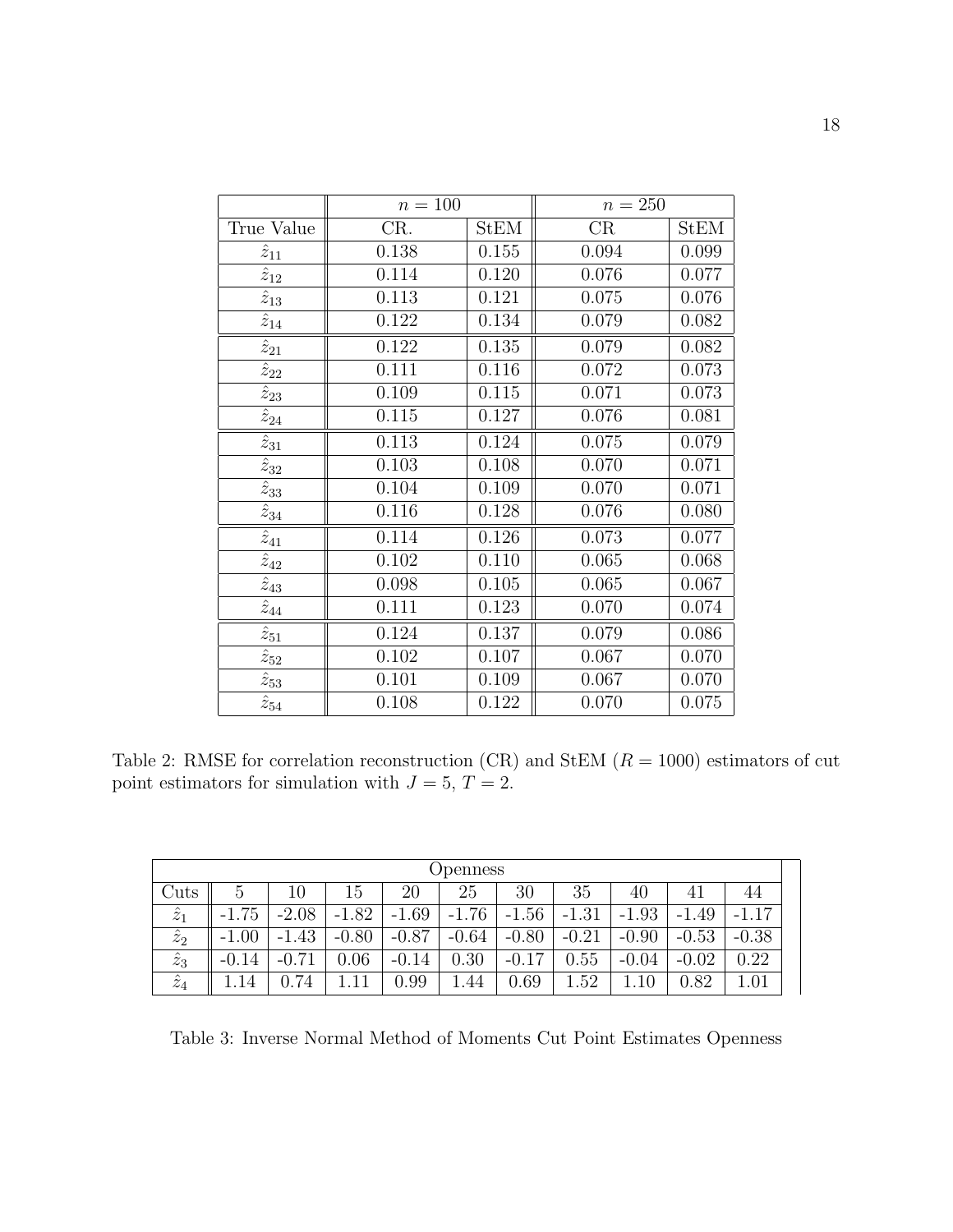|             | <b>Openness</b> |         |         |         |         |         |         |         |         |         |  |
|-------------|-----------------|---------|---------|---------|---------|---------|---------|---------|---------|---------|--|
| Cuts        | $\circ$         | 10      | 15      | 20      | 25      | 30      | 35      | 40      |         | 44      |  |
| $\hat{z}_1$ | $-1.75$         | $-2.11$ | $-1.80$ | $-1.70$ | $-1.75$ | $-1.54$ | $-1.33$ | $-1.98$ | $-1.45$ | $-1.15$ |  |
| $\hat{z}_2$ | $-0.97$         | $-1.43$ | $-0.78$ | $-0.86$ | $-0.61$ | $-0.77$ | $-0.23$ | $-0.86$ | $-0.52$ | $-0.37$ |  |
| $\hat{z}_3$ | $-0.12$         | $-0.70$ | 0.08    | $-0.14$ | 0.31    | $-0.14$ | 0.55    | $-0.03$ | $-0.01$ | 0.22    |  |
| $\hat{z}_4$ | 17              | 75      | 14      | 0.98    | .50     | 0.71    | 1.54    | 12      | 0.85    | 1.06    |  |

<span id="page-18-1"></span>Table 4: stEM Cut Point Estimates for Openness

|                    | <b>Openness</b>                  |        |      |          |      |                                   |                                        |      |            |                                        |  |
|--------------------|----------------------------------|--------|------|----------|------|-----------------------------------|----------------------------------------|------|------------|----------------------------------------|--|
| Item               | G                                | $10\,$ | 45   | 20       | 25   | 30                                | 35                                     | 40   |            | 44                                     |  |
| $\hat{\sigma}_i^2$ | 0.41                             | .28    | 0.31 | $0.35\,$ | 0.39 | 0.66                              | 0.02                                   | 0.40 | 0.40       | 0.65                                   |  |
| ヘリ                 | $\overline{\phantom{0}}$<br>0.15 | .06    | 18   | 08       | 0.14 | 0.02(<br>$\overline{\phantom{m}}$ | $0.00^{(}$<br>$\overline{\phantom{m}}$ | 0.16 | $0.13^{(}$ | $0.04^{(}$<br>$\overline{\phantom{0}}$ |  |
| $\hat{\sim}2$      | 0.43                             | 0.66   | 0.51 | 57       | 0.47 | 0.33                              | 0.99                                   | 0.44 | 0.47       | 0.31                                   |  |

<span id="page-18-2"></span>Table 5: Correlation Reconstruction Covariance Parameter Estimates Openness

|                             | Openness |      |      |      |      |      |            |      |                 |           |  |  |
|-----------------------------|----------|------|------|------|------|------|------------|------|-----------------|-----------|--|--|
| Item<br>$\boldsymbol{\eta}$ |          | 10   | 15   | 20   | 25   | 30   | 35         | 40   | 4 <sup>1</sup>  | 44        |  |  |
| $\hat{\sigma}^2$            | 0.33     | 0.25 | 0.24 | 0.27 | 0.29 | 0.69 | $\rm 0.01$ | 0.31 | .44             | 0.74      |  |  |
| $\hat{\tau}^2$              | ${).24}$ | 1 ດ  | 0.24 | 0.13 | 0.22 | 0.00 | 0.00       | 0.30 | $0.04^{\prime}$ | $0.02(-)$ |  |  |
| $\hat{\wedge}$              | 0.43     | 0.63 | 0.52 | 0.59 | 0.49 | 0.31 | .99        | 0.39 | 0.52            | 0.24      |  |  |

<span id="page-18-0"></span>Table 6: StEM Covariance Parameter Estimates Openness